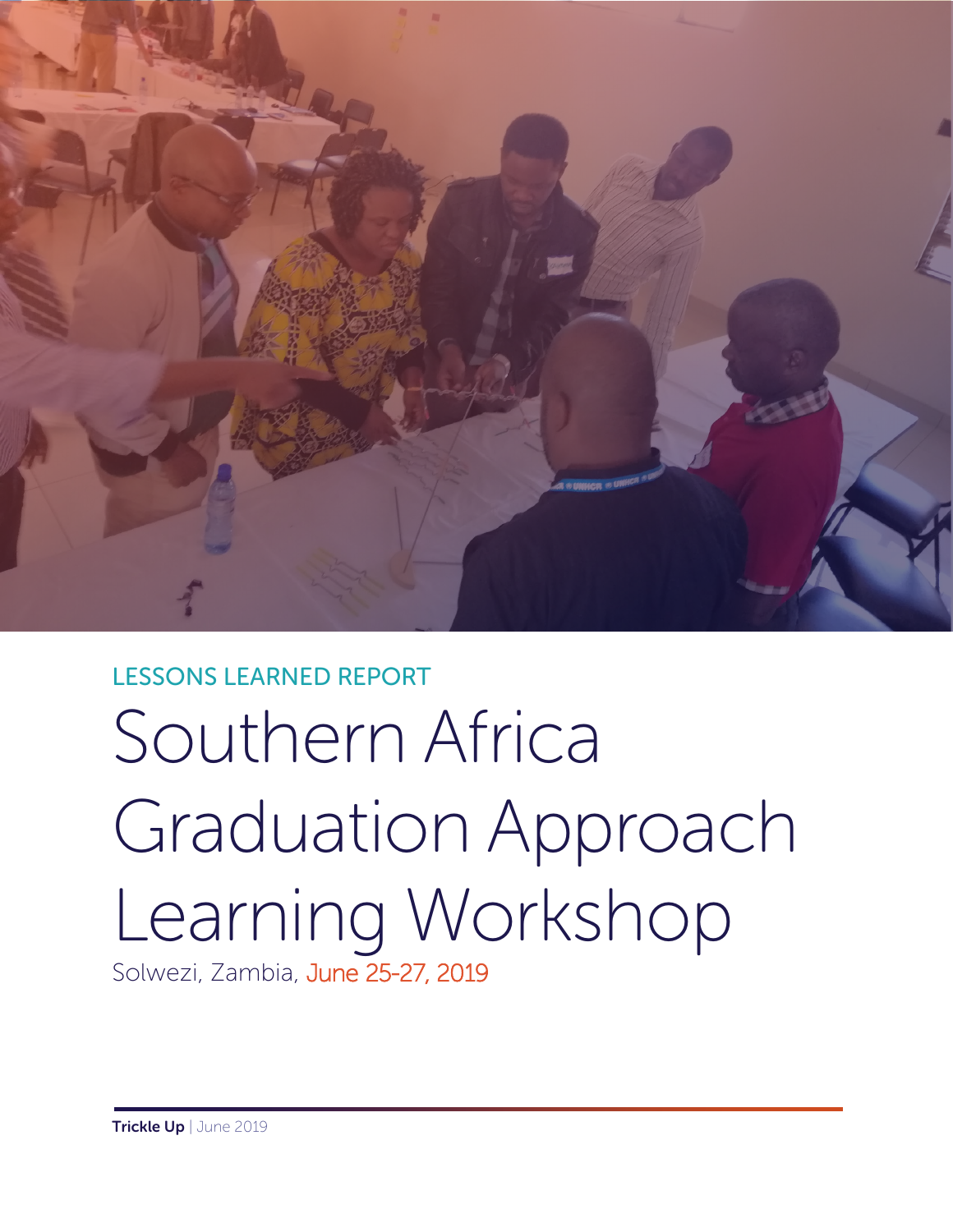## Table of Contents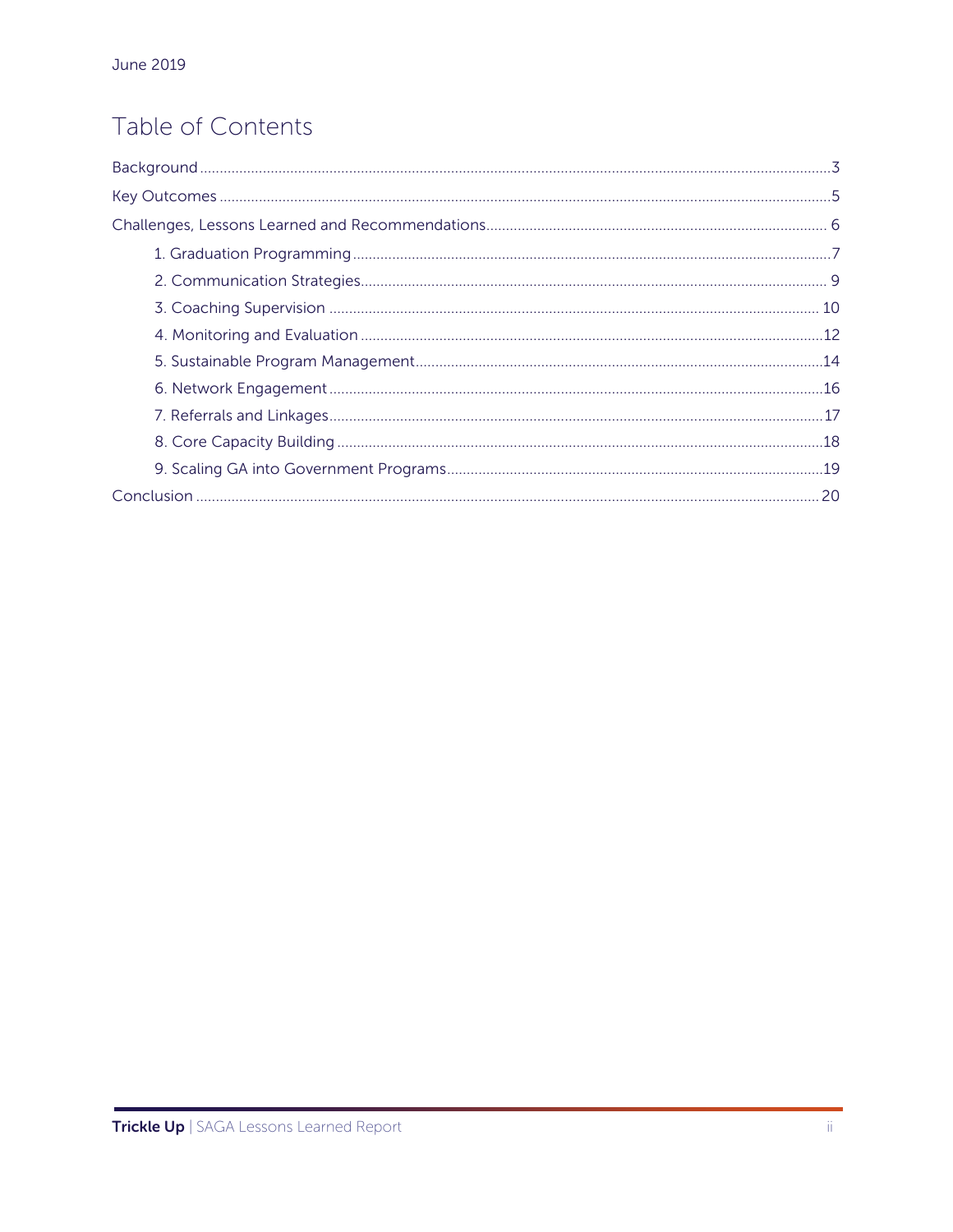## <span id="page-2-0"></span>Background

The Southern Africa Graduation Approach (SAGA) learning workshop was organized within the framework of the Building Self-Reliance for Refugees (Building Self-Reliance) program - a three-year learning and implementation initiative between Trickle Up and UNHCR, the UN Refugee Agency (UNHCR), with support from the U.S. Department of State's Bureau of Population, Refugees and Migration (BPRM). Building Self-Reliance has three aims:

- 1. Support UNHCR to incorporate the Graduation Approach (GA) into its livelihoods programs,
- 2. Act as a learning mechanism to evaluate the effectiveness of Graduation for persons of concern (PoCs), and
- 3. Act as a foundation for developing guidance and tools for future implementation for both UNHCR and Trickle Up.

Due to the wealth of unique experiences coming from the implementation of the Building Self-Reliance program in the Southern Africa region, the UNHCR Regional Office for Southern Africa (ROSA) requested support from Trickle Up to lead an interactive learning workshop with regional UNHCR and implementing partner (IP) staff from four UNHCR Operations<sup>[1](#page-2-1)</sup>, all of which have been implementing GA for six months or longer.

The goals of the workshop were to facilitate the discussion and sharing of the complexities, challenges, bottlenecks, and opportunities among the SAGA Community of Practice (CoP) members; to document what worked, areas for improvement, and lessons learned; and to decide upon next steps.

Workshop participants also included NGOs and funders<sup>[2](#page-2-2)</sup> interested in Graduation Approach for refugees and other persons of concern, invited by Trickle Up.

#### Zambia

 $\overline{a}$ 

Zambia was the first of these four UNHCR operations to pilot Graduation with refugees, beginning in October 2017 with 105 refugee households in two settlements: Mayukwayukwa and Meheba. IP Self Help Africa (SHA) piloted the project under the Integrated Livelihoods Programme<sup>[3](#page-2-3)</sup> for 18 months, through its completion in April 2019. During implementation, SHA employed eight coaches to deliver coaching support. Each participant received a minimum of K200 (\$21) and a maximum of K500 (\$51) for family sizes above 5, as Consumption Support for a duration of six months. As of August 2019,

<span id="page-2-1"></span><sup>&</sup>lt;sup>1</sup> UNHCR Malawi and CARD Malawi; UNHCR Mozambique, UNHCR Zambia including Self Help Africa and Caritas Czech in Zambia; and UNHCR Zimbabwe and GOAL Zimbabwe.

<span id="page-2-2"></span><sup>&</sup>lt;sup>2</sup> Caritas Switzerland - representatives from Jordan and Chad offices, Norwegian Refugee Council representatives from Mali and Kenya offices, Open Society Foundations and UNCDF.

<span id="page-2-3"></span> $3$  GA was implemented under this UNHCR livelihoods programme alongside other conventional livelihoods projects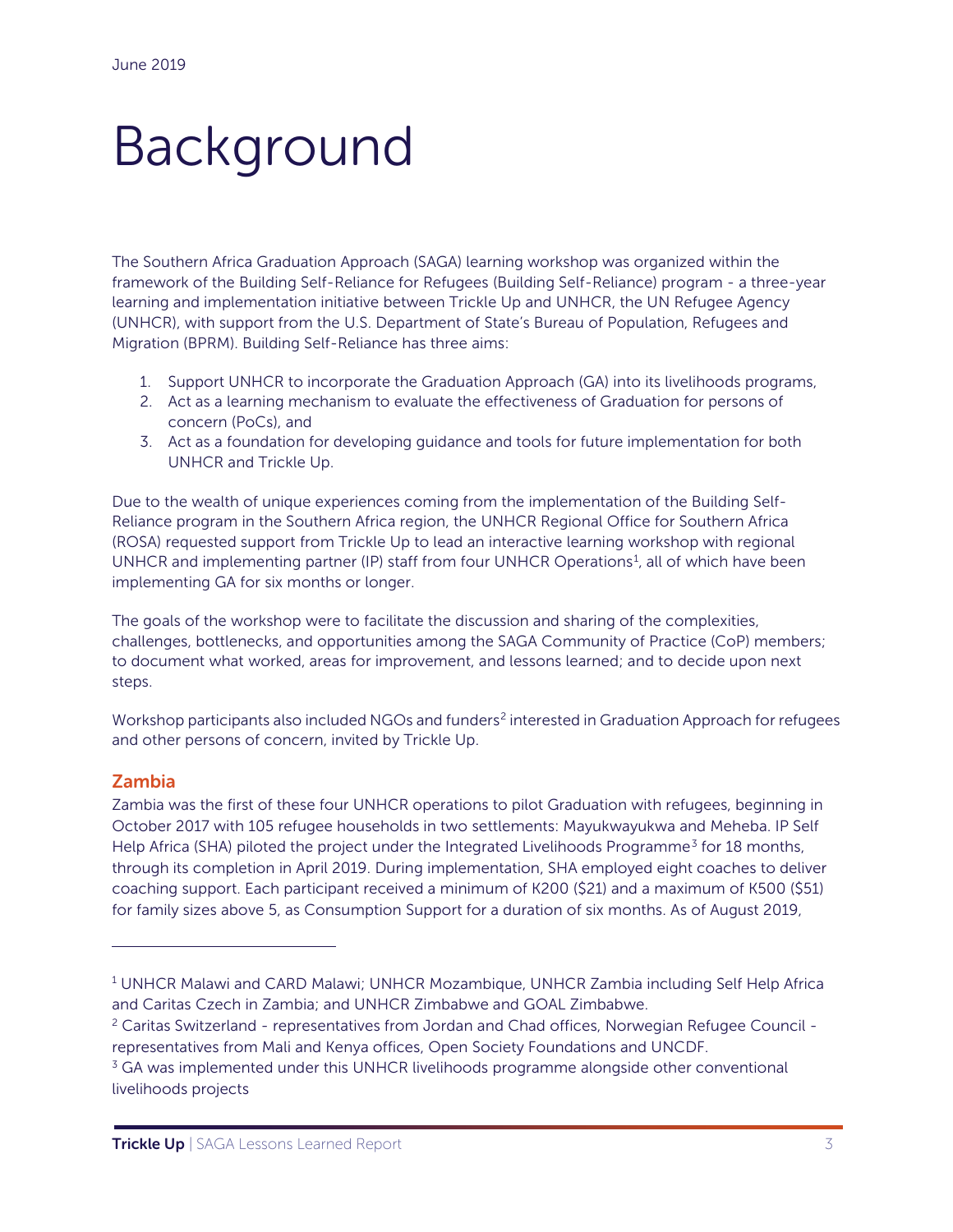participants continue to save regularly in the seven project-formed savings groups, supported by Natsave, a local microfinance institution. Caritas Czech, the new livelihoods IP in Zambia, is preparing to launch cohort two by mid-2019.

#### Zimbabwe

The second UNHCR operation in the region to implement the GA with refugees is Zimbabwe. IP GOAL Zimbabwe kicked off the pilot of 18 months in September 2018, supporting 125 refugee households in Tongogara Refugee Camp. Participant households belong to a total of 11 savings groups, and each household receives \$13/household member/month, as per the World Food Programme's (WFP) Cash-Based Transfers (CBT) Standard Operating Procedures (SOPs). GOAL Zimbabwe currently employs five coaches to deliver coaching to support to the participants. Plans to kick off a second cohort of 200- 300 participants is scheduled for spring 2020.

#### Mozambique

In August 2018, UNHCR Mozambique, in partnership with IP Kulima, a local NGO, began the implementation of an 18-month Graduation pilot with 118 participants (108 host community members and 10 refugees) in Maratane camp and its surroundings. To date, participants have received financial inclusion support, including savings group formation and financial education, and have begun savings activities. Participants are also receiving regular coaching and have been provided with monthly consumption support to meet their food needs. Plans to finalize the identification of livelihoods opportunities and the provision of core and technical trainings for the first cohort, as well as targeting/preparation for the second cohort are underway.

#### Malawi

The Malawi operation is the most recent to begin Graduation implementation. With IP Christian Action for Relief and Development (CARD), the program started with 200 participants (120 refugees and 80 host community members), at the Dzaleka Camp and its environs in March 2019 and will last for 18 months. Twelve months of Consumption Support of \$13 will be provided through New Finance Bank. Ten coaches and two coach supervisors provide ongoing support to participants who have selected their livelihoods activities. The operation anticipates serving an additional 200 participants in the second cohort early 2020.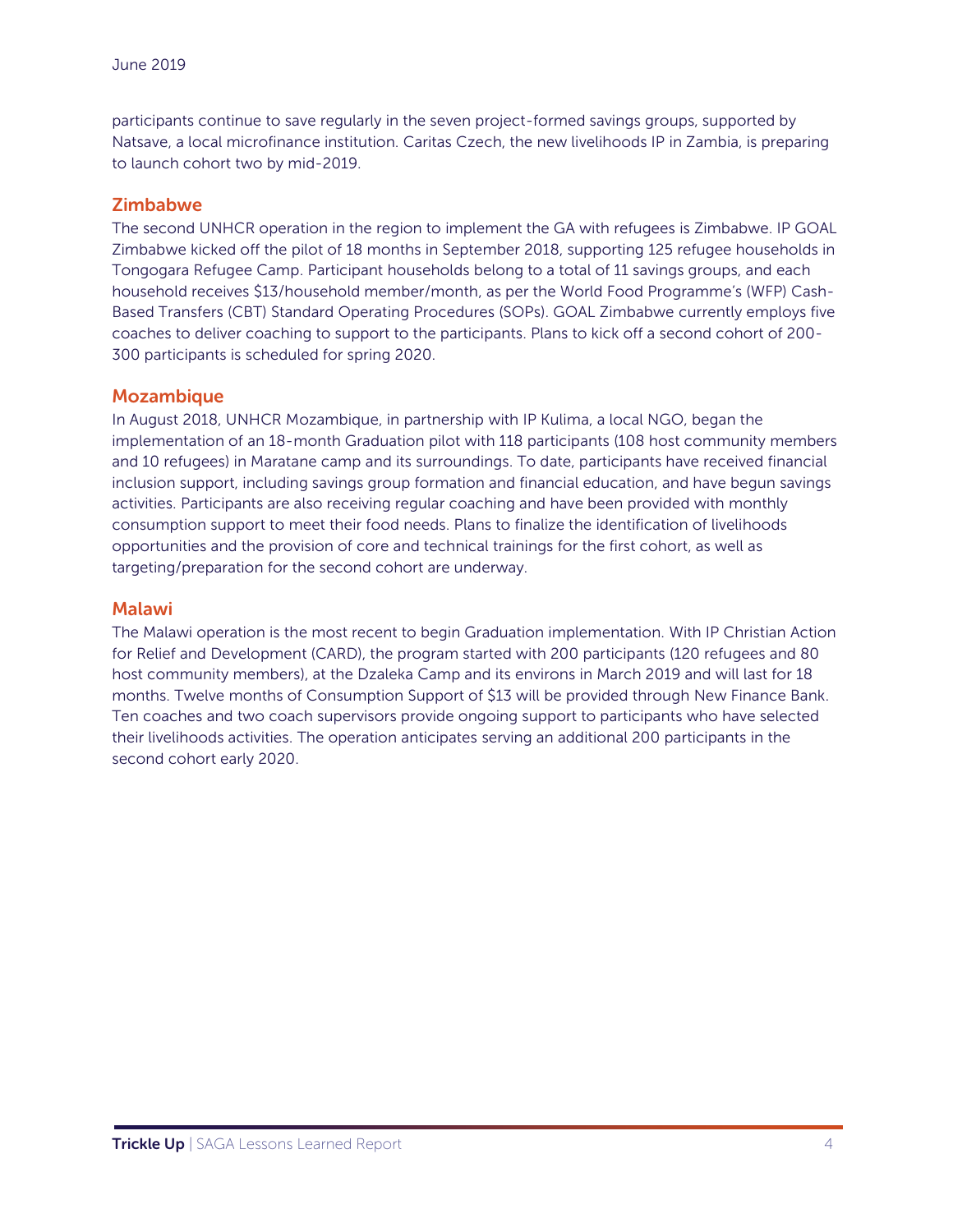# <span id="page-4-0"></span>Key Outcomes

Key outcomes from the workshop include:

- Seven UNHCR staff<sup>[4](#page-4-1)</sup>, two UNHCR seconded staff, five IP staff, and three government officials were (re-)introduced to the basic components of the GA adapted for refugees, strengthening their capacity to implement the GA for refugees.
- Six NGO and funder participants observed and learned about UNHCR and Trickle Up's Graduation and Refugee Program in the region and in Zambia particularly (Meheba Settlement).
- Experiences, challenges, what worked and did not work, areas for improvement, lessons and next steps around nine key topics related to GA implementation were discussed:
	- 1. Graduation Programming
	- 2. Communication Strategies
	- 3. Coaching Supervision
	- 4. M&E
	- 5. Sustainable Program Management
	- 6. Scaling/Incorporating the GA into Government Programs
- The SAGA CoP agreed on next steps for a post-Trickle Up technical support strategy, including the creation of a group email address, a WhatsApp group chat, and quarterly webinars for regular knowledge and resource exchange, learning, and capacity building.

 $\overline{a}$ 

<span id="page-4-1"></span><sup>4</sup> Malawi - 1, Mozambique - 1, Zimbabwe – 1, Zambia - 4; 2 UNHCR Secondees from Zambia and Zimbabwe; SHA - 1, GOAL Zimbabwe - 2, Caritas Czech - 2; GoZ - 3 (Ministry of Agriculture, Ministry of Livestock and Fisheries, and the Ministry of Home Affairs – Commission for Refugees.)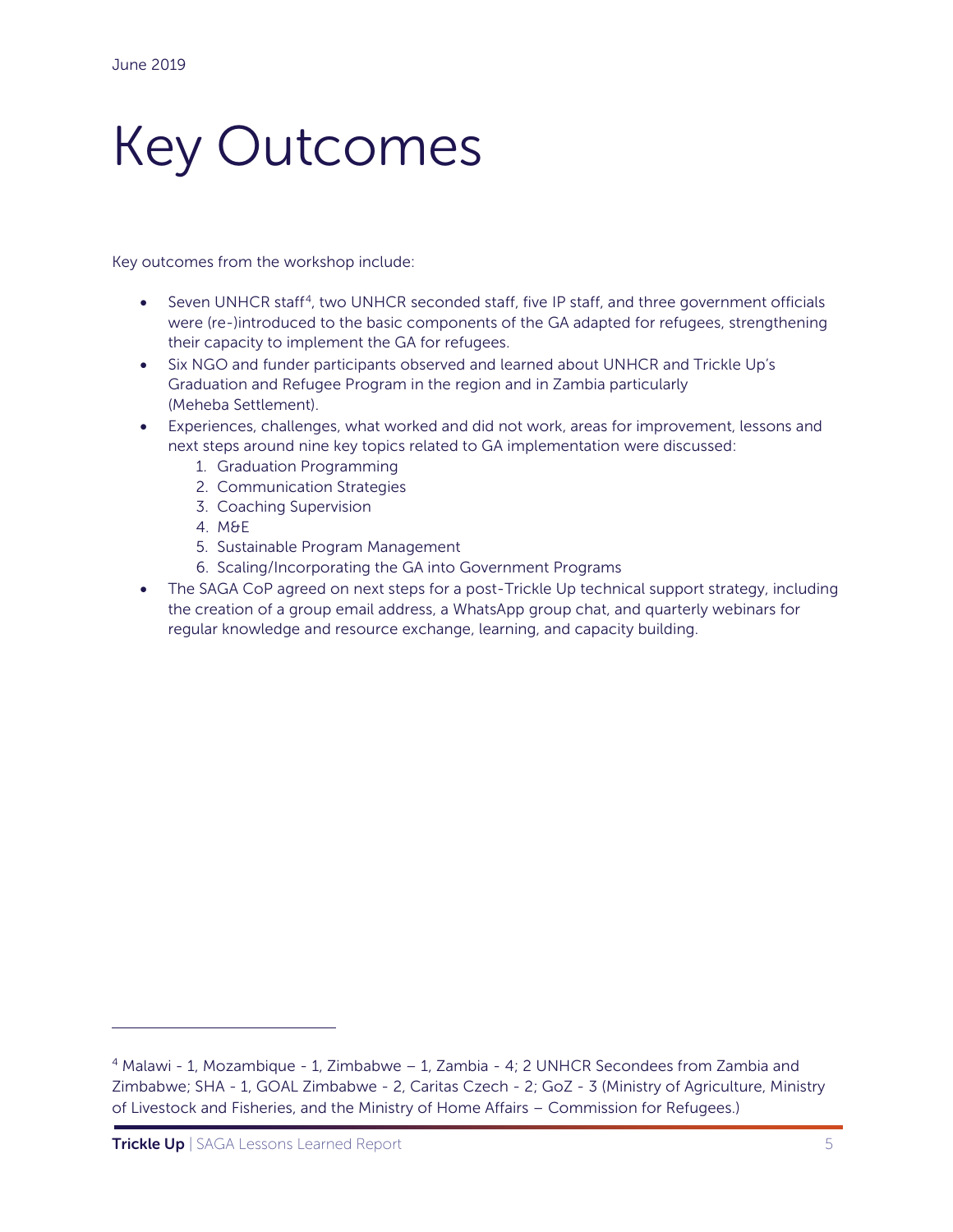## <span id="page-5-0"></span>GRADUATION LEARNING Challenges, Lessons Learned and Recommendations

Prior to this workshop, Trickle Up and ROSA conducted a brief survey to help understand UNHCR livelihoods staff's focal points and implementing partners' priorities for discussion and learning. These were then incorporated into the workshop agenda.

During the workshop, Trickle Up and ROSA engaged participants to gain a mutual understanding of the programs' key challenges related to GA implementation, to identify and document lessons learned, and to define next steps moving forward, following the conclusion of Trickle Up's technical assistance with the BPRM grant ending in August 2019.

Nine thematic issues emerged and are the titles of the sections that follow. For each section, we list a contextual and status update from the four programs, list major learnings around challenges and good practices, and offer recommendations from both the group and Trickle Up.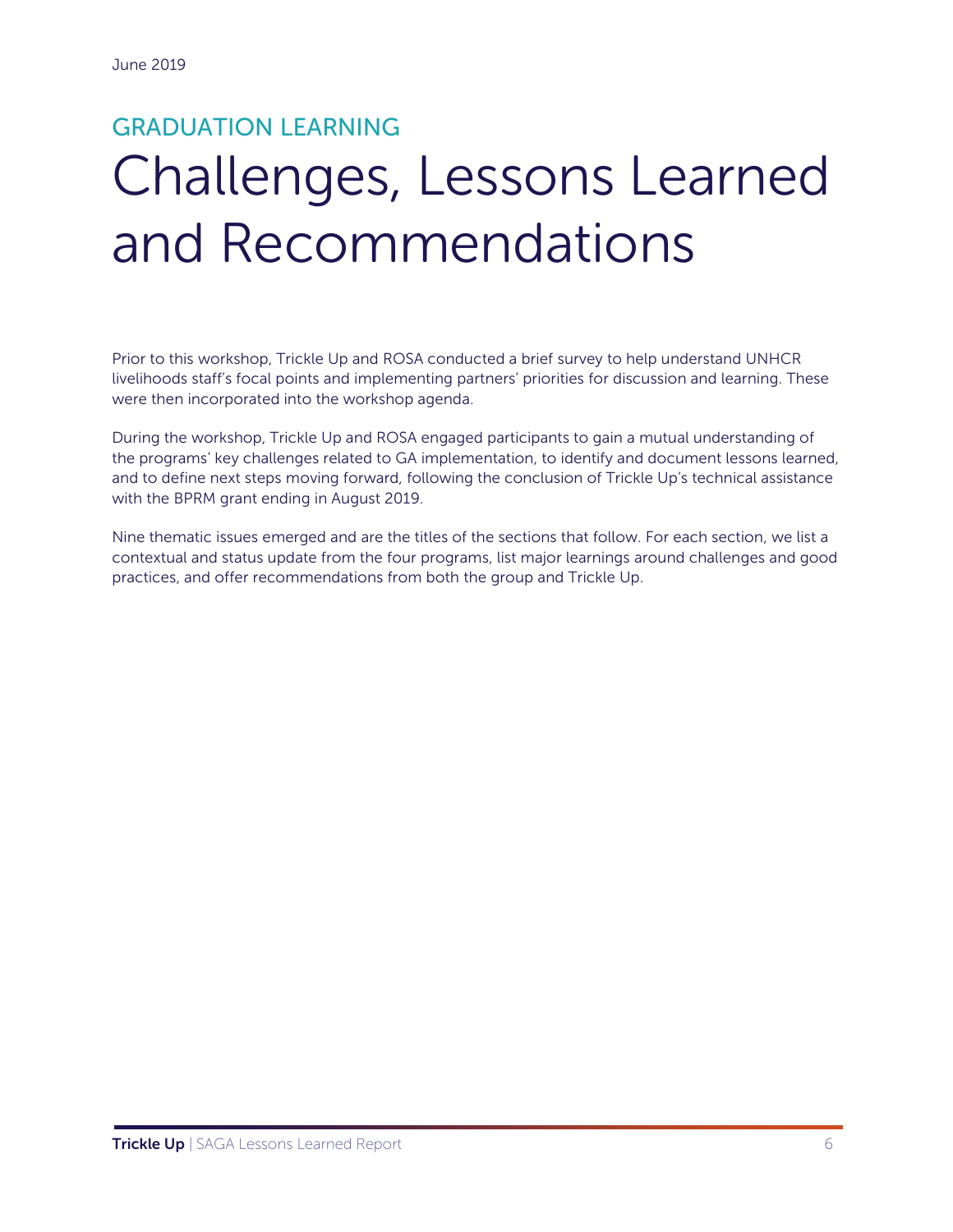## 1. Graduation Programming

Project updates and lessons learned from each country operation were captured around the risks and/or effects of poor sequencing of GA components in each program context to achieve intended outcomes and impact.

<span id="page-6-0"></span>

|            | Challenge                                                                                                                                                                                                                                                   | Repercussion                                                                                                                                                                                                                                                                                                                                                                                                    |
|------------|-------------------------------------------------------------------------------------------------------------------------------------------------------------------------------------------------------------------------------------------------------------|-----------------------------------------------------------------------------------------------------------------------------------------------------------------------------------------------------------------------------------------------------------------------------------------------------------------------------------------------------------------------------------------------------------------|
| Zambia*    |                                                                                                                                                                                                                                                             | Participant targeting was conducted within a week, which did not allow for bringing in host<br>communities.                                                                                                                                                                                                                                                                                                     |
|            | There was pressure to kick off implementation before the                                                                                                                                                                                                    | The cohort launched implementation in October-the beginning of the agricultural season,<br>which put additional pressure on the timeline due to the need to align with the agricultural cycle.                                                                                                                                                                                                                  |
|            | end of 2017 in order to comply with the operation's<br>budgetary obligations for the year.                                                                                                                                                                  | The components did not always follow the proper sequencing. For instance: (1) asset transfers<br>for livelihoods promotion were provided before consumption support and core capacity skill<br>building; (2) participants received asset transfer before livelihoods management technical skills<br>training; (3) core and technical skills trainings were provided at the same time, rather than<br>sequenced. |
| Zimbabwe** | Savings did not start until around November, and Network<br>Engagement a little earlier.                                                                                                                                                                    | Participants had limited time to accumulate savings, resulting in lower total savings amounts.                                                                                                                                                                                                                                                                                                                  |
|            | The team waited on the findings from the value chain<br>assessment conducted in December 2018 to inform<br>participants' livelihoods paths before conducting<br>appropriate technical skills trainings to support the<br>management of selected activities. | Major attrition of participants and coaches as some became engaged in side jobs, resulting in<br>reduced engagement of some participants. Core Capacity and Technical training were<br>sequenced almost at the same time, in February 2019.                                                                                                                                                                     |
| Malawi     | There seemed to be a lack of understanding on the side of<br>UNHCR program teams about the differentiation between                                                                                                                                          | Some Core Capacity Trainings, which are intended to develop life skills and basic skills necessary<br>for all participants, were omitted from the budget.                                                                                                                                                                                                                                                       |
|            | the Technical Skills Training topics and the Core Skills<br>Training topics.                                                                                                                                                                                | The necessary attitudes, skills, and knowledge for participants to successfully participate in the<br>Graduation program were not cultivated.                                                                                                                                                                                                                                                                   |
|            | Delay in obtaining a waiver from UNHCR HQ to provide a<br>consumption support top-up to participants through the<br>New Finance Bank, which is already operational in the<br>camp.                                                                          | Delays (in what was promised versus actually being delivered in the program) led to participant<br>dissatisfaction and some hesitance to continue participation. Sensitization efforts are being made<br>by the team and no drop-outs have yet been recorded.                                                                                                                                                   |
| Mozambique | Significant delays in identifying appropriate livelihood                                                                                                                                                                                                    | Delays of technical skills training and asset transfer, which led to significant participant<br>dissatisfaction, contributed to a misunderstanding of the purpose of consumption support, and<br>led to increased suspicion of the overall project.                                                                                                                                                             |
|            | activities                                                                                                                                                                                                                                                  | Failure to align the end of consumption support with the time participants begun receiving<br>supplemental income from their livelihood activity (although consumption support was extended<br>for one month to reduce this gap).                                                                                                                                                                               |
|            |                                                                                                                                                                                                                                                             |                                                                                                                                                                                                                                                                                                                                                                                                                 |

\*had two design missions, as there was complete staff turnover after the first one, so Trickle Up returned to support the IP and UNHCR in this process. \*\*started in August 2018, after spending time on socioeconomic assessment, which later informed targeting and verification.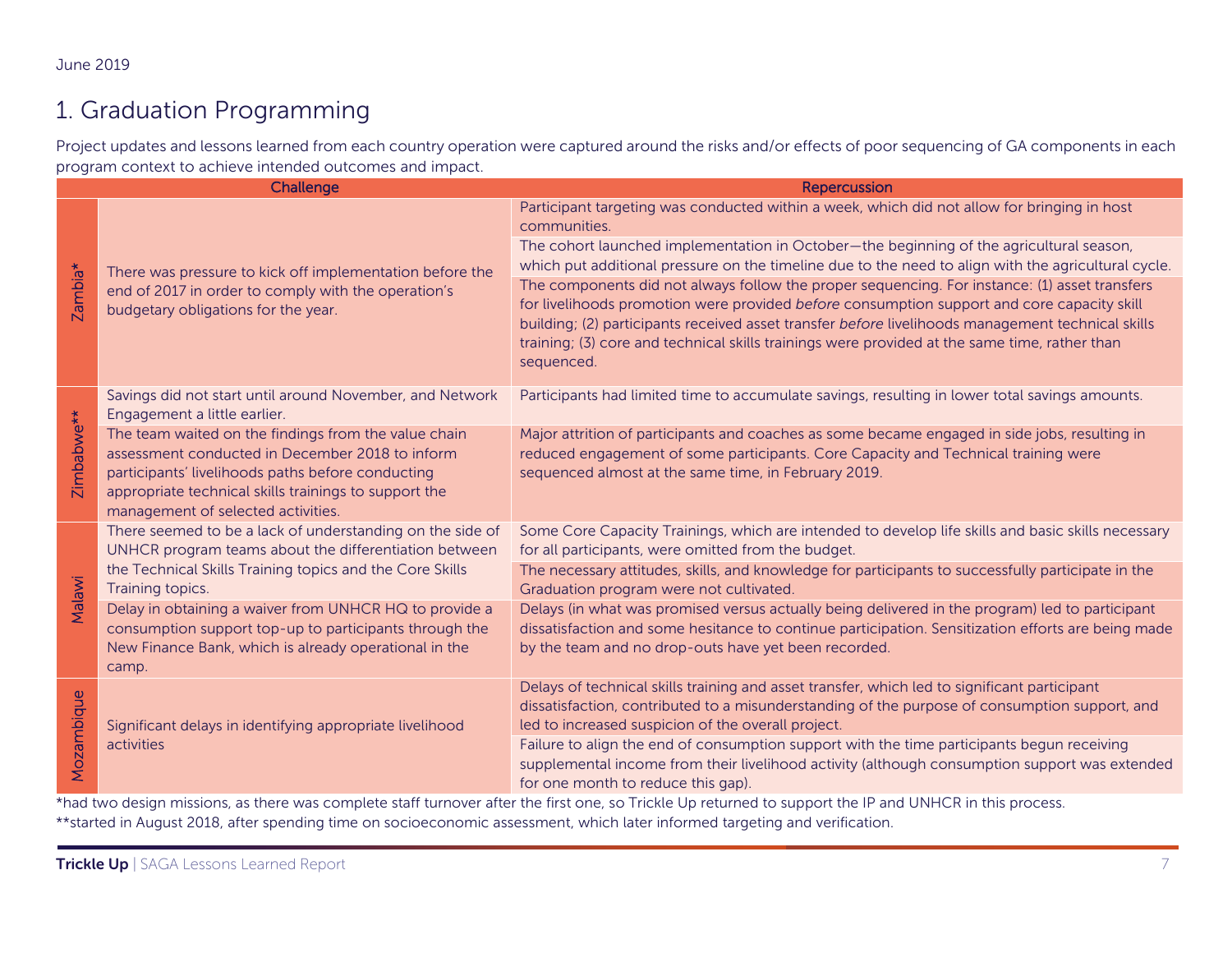#### Lessons Learned and Recommendations

Based on experiences drawn from the four countries, the following key lessons around program timeframes and/or sequencing of GA components, presented along with facilitation team corresponding recommendations, were identified:

| <b>Lessons Learned</b>                                                                                                             | <b>Recommendations</b>                                                                                                                                                       |
|------------------------------------------------------------------------------------------------------------------------------------|------------------------------------------------------------------------------------------------------------------------------------------------------------------------------|
| Sequencing of components for the Graduation Approach                                                                               | Operations should retain sufficient and committed staff to ensure proper sequencing                                                                                          |
| depends on access to appropriate resources (human and                                                                              | Operations should put in place sufficient and flexible financing prior to                                                                                                    |
| financial).                                                                                                                        | implementation launch so that resources are available when needed to ensure proper                                                                                           |
|                                                                                                                                    | sequencing.                                                                                                                                                                  |
| To achieve the right sequence of the GA components, programs                                                                       | Involve senior management and all GA and non-GA staff in project planning, including                                                                                         |
| need to prioritize buy-in from UNHCR senior management, GA                                                                         | logistics, programs, and protection staff, so they understand the project and buy-in to                                                                                      |
| and non-GA staff, and local authorities to keep things going                                                                       | it and their direct or indirect roles in its work plan and timeline, and for accountability.                                                                                 |
| smoothly.                                                                                                                          | Whenever possible, include competent local authorities such as government                                                                                                    |
|                                                                                                                                    | extension agents to help control the process, and to make sure we have the right                                                                                             |
|                                                                                                                                    | person at the right time.                                                                                                                                                    |
| Ideal timing and sequencing of the Graduation Approach is                                                                          | Key contextual considerations, such as seasonality, should be accounted for when                                                                                             |
| context-specific.                                                                                                                  | developing the project timeline.                                                                                                                                             |
| Lack of clear MoUs, which outline expectations and timelines                                                                       | Clearly outline agreements with key service providers ahead of implementation                                                                                                |
| with key service providers, resulted in project delays due to<br>confusion on roles and responsibilities.                          | through MOUs so that expectations and timelines are clearly established. This will                                                                                           |
|                                                                                                                                    | reduce the risks in programming delays.                                                                                                                                      |
| It is important to ensure that component timing and sequencing<br>is rationalized and feasible before program launch to reduce the | Ensure ample time for planning/inception of the GA before implementation to better<br>anticipate challenges, reduce delays and gaps, and increase quality of implementation. |
| risk of delays in roll out. Having the right timing and sequencing                                                                 |                                                                                                                                                                              |
| helps ensure that participants have enough time to build                                                                           | Base design decisions and timelines not only on budget and availability, but also on                                                                                         |
| experience and skills necessary to manage livelihoods activities                                                                   | your understanding of the Graduation Approach, your participants, existing evidence,<br>and local context.                                                                   |
| and be sufficiently resilient by the end of program.                                                                               |                                                                                                                                                                              |
| Attempting to conduct the Graduation Approach in a                                                                                 | Ensure sufficient time for implementation of the GA to allow for proper                                                                                                      |
| compressed timeframe may lead to overly stretched staff, which                                                                     | implementation by staff and so that participants can receive the right support at the                                                                                        |
| can decrease the quality of the programming.                                                                                       | right time.                                                                                                                                                                  |
| Providing consumption support (or a top-up) at the beginning of                                                                    |                                                                                                                                                                              |
| implementation allows participants to participate fully in the                                                                     |                                                                                                                                                                              |
| program, protects participants' livelihoods so they can begin                                                                      |                                                                                                                                                                              |
| minimal savings (develop savings habits), and heads off or                                                                         |                                                                                                                                                                              |
| dissuades any inaccurate or false communication about the loss                                                                     |                                                                                                                                                                              |
| of consumption support, which could hamper program                                                                                 |                                                                                                                                                                              |
| participation.                                                                                                                     |                                                                                                                                                                              |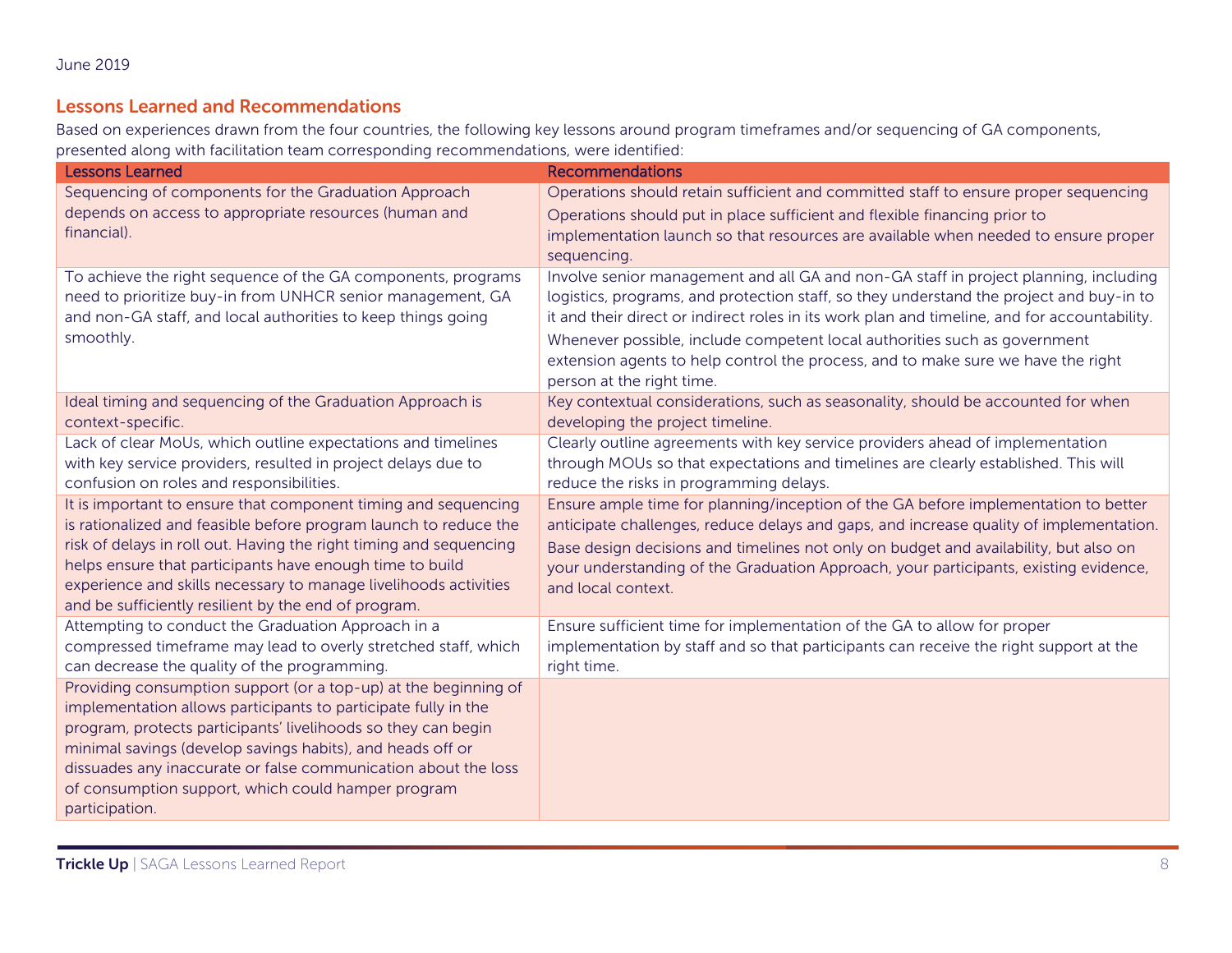## <span id="page-8-0"></span>2. Communication Strategies

A number issues characterized communications about the GA in UNHCR refugee context.

- UNHCR, at the global level, through the Livelihoods and Economic Inclusion Unit, is increasingly aware of the value of the GA as a livelihoods model for refugees living in extreme poverty. At the level of country offices this understanding is growing gradually. Some non-livelihoods country staff still see Graduation as "just another livelihoods intervention" or too expensive (and perhaps difficult) to implement, especially since it requires a lot of time before seeing tangible results.
- Some support partner staff within IPs and participants have a limited understanding of GA. Instances have been reported of stakeholders being confused and, mid-project implementation, inquiring about what the project was trying to achieve. When translated into other languages, the word "Graduation" can lose its meaning - people assume it means graduating from university.
- Communication around sensitive issues has been a challenge. For instance, the ending of consumption support is perhaps the most sensitive topic to bring up. In Zimbabwe, where the WFP is responsible for consumption support and has no clear strategy to cut support, the team has had to withhold information related to consumption support winding down for GA participants while other PoCs continue to receive it.
- In Mozambique, the program experienced significant difficulties targeting potential refugee participants due to severe intimidation and threats by the refugee committee and other camp members. These threats were due to the (false) understanding that any refugee participants would be indefinitely removed from any future aid or resettlement lists, which was reinforced through written (albeit inaccurate) communication on UNHCR letterhead.

#### Lessons Learned and Recommendations

Based on experiences and learnings related to communication strategies, the following key lessons were identified:

| <b>Lessons Learned</b>                                                                                                                                                                                                                                                                                                                                                                                                                                                                                     | <b>Recommendations</b>                                                                                                                                                                                                                                                                                                                                                                                                                                                                                                                                                                                                                                                                                                                                                                                                                                                                                                                                                                                                                                                                              |
|------------------------------------------------------------------------------------------------------------------------------------------------------------------------------------------------------------------------------------------------------------------------------------------------------------------------------------------------------------------------------------------------------------------------------------------------------------------------------------------------------------|-----------------------------------------------------------------------------------------------------------------------------------------------------------------------------------------------------------------------------------------------------------------------------------------------------------------------------------------------------------------------------------------------------------------------------------------------------------------------------------------------------------------------------------------------------------------------------------------------------------------------------------------------------------------------------------------------------------------------------------------------------------------------------------------------------------------------------------------------------------------------------------------------------------------------------------------------------------------------------------------------------------------------------------------------------------------------------------------------------|
| Transparent and frequent<br>communication with all<br>relevant stakeholders,<br>including graduation<br>participants (both refugee and<br>host), non-participants from<br>the local community, and<br>other local stakeholders<br>(partners, government, etc.) is<br>essential to establish and<br>maintain trust and can be<br>critical to securing broader<br>buy-in for the project. Failure<br>to communicate clearly and<br>openly can lead to<br>misunderstandings and<br>opposition to the project. | Design accurate and effective communication to bring about<br>community mindset change/buy-in based off a map of all key<br>stakeholders within the organization and externally, utilizing<br>appropriate messaging for each.<br>Develop and implement a clear, consistent communication<br>strategy around specific sensitive issues/topics such as targeting,<br>consumption support, asset transfer, etc. and the GA more<br>generally. Ideally, this should be before implementation and should<br>anticipate the management of expectations, such as participants'<br>expectations about the size and speed of change.<br>Communicate clearly and honestly around the targeting/selection<br>process, the rationale of the GA, the distribution and intended<br>purpose of consumption support, realistic expectations around<br>livelihood activities, etc. to all stakeholders.<br>If any unanticipated challenges require a change in programming,<br>ensure changes are explained and shared with participants and<br>other relevant stakeholders as soon as possible to decrease the risk |
|                                                                                                                                                                                                                                                                                                                                                                                                                                                                                                            | of broken trust.                                                                                                                                                                                                                                                                                                                                                                                                                                                                                                                                                                                                                                                                                                                                                                                                                                                                                                                                                                                                                                                                                    |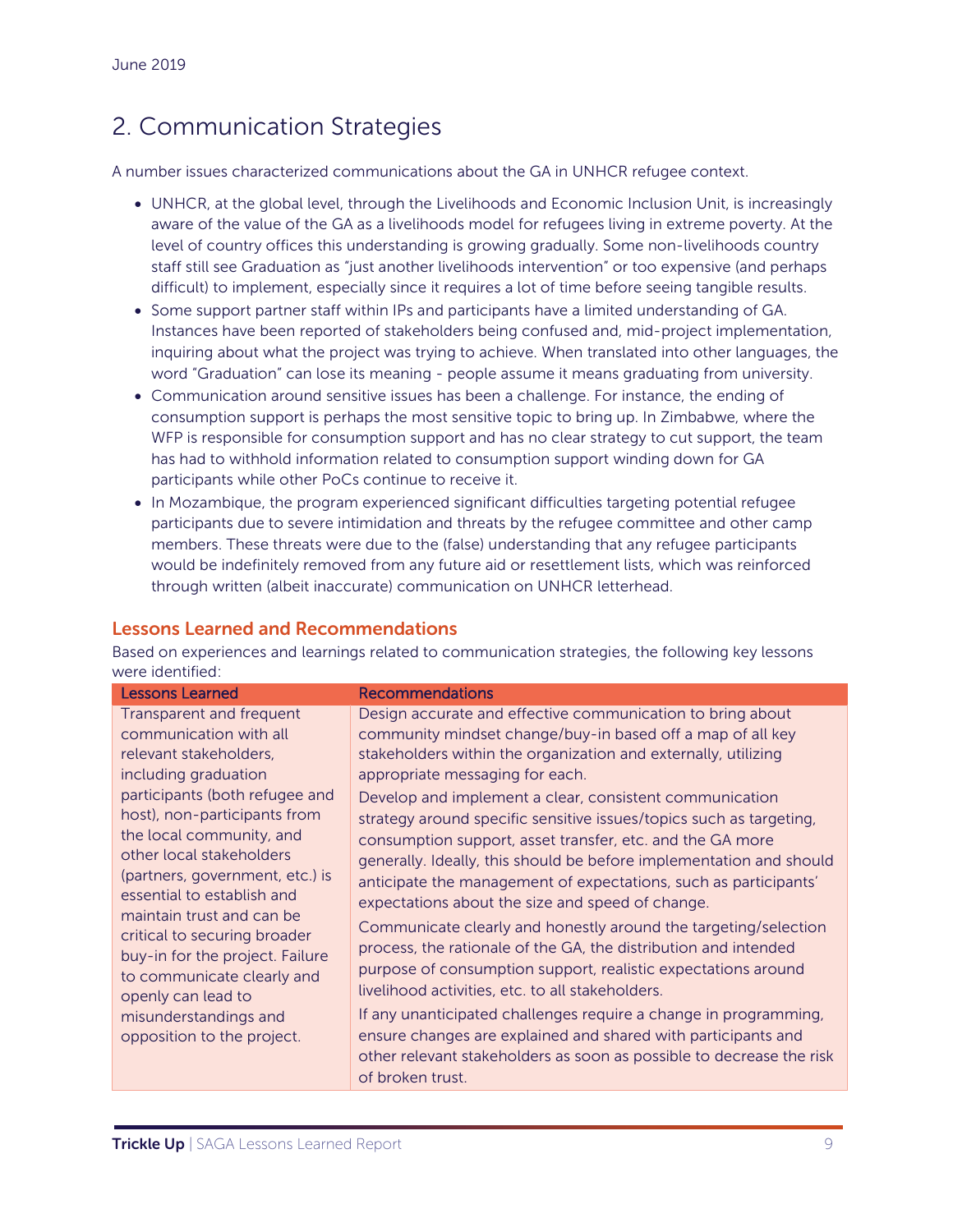| Feedback mechanisms are<br>very helpful in managing<br>expectations, improving<br>decision making, and building<br>trust.                                                   | Embed appropriate feedback mechanisms into all Graduation<br>programs.                                                                                                                                                                                                                                                                                                                                                                                                                       |
|-----------------------------------------------------------------------------------------------------------------------------------------------------------------------------|----------------------------------------------------------------------------------------------------------------------------------------------------------------------------------------------------------------------------------------------------------------------------------------------------------------------------------------------------------------------------------------------------------------------------------------------------------------------------------------------|
| Support of senior<br>management staff across<br>departments in terms of<br>monitoring, acceptance of<br>program, and advocacy is<br>essential for the success of the<br>GA. | GA focal point staff should maintain regular communication with<br>senior management staff across departments to ensure a clear<br>understanding of the purpose and logic of the GA, as well as the<br>specific support requirement from senior management.<br>Communicate realistic expectations, outcomes, and timeframes<br>about the GA with management.<br>Continue to "sell" the program to management to ensure buy-in<br>and minimize attempts to reduce funding or other resources. |

## <span id="page-9-0"></span>3. Coaching Supervision

A number of issues characterized the Coaching Supervision of the GA in UNHCR refugee context.

- Unlike coaches, who come from same communities as those they coach, and usually understand participants' situations, the profiles of the coach supervisors in UNHCR operations are very varied. In Mozambique, the coach supervisor is a non-technical Mozambican staff who oversees both host and refugee coaches. In Zambia and Zimbabwe, coaches are refugees themselves and report to IP technical staff. Meanwhile in Malawi, there are two full-time, non-technical coach supervisors, one from the host and refugee communities each, with the refugee supervisor responsible for refugee coaches only and host supervisor responsible for host coaches only.
- Across all operations, most supervisors have not been using specific processes or tools for their supervision but have established more informal plans and techniques to ensure capacity building of coaches. For instance, in the newly starting Caritas Czech-led GA program in Zambia, coaches meet with their supervisors to share their experiences – based on what they have encountered in the week prior - discuss complicated cases, highlight opportunities for improvement and strategize on best follow-up strategies. Prior to meetings, coaches submit the previous week's update to their supervisor via an excel spreadsheet. In Mozambique, the supervisor debriefs each coach at the end of the day, shadows select coaching visits to see if coaches are using their guide/tools, accompanies coaches on household visits when they are experiencing challenges, and reviews coaches' reports. Supervisors also organize and coordinate weekly meetings with coaches to discuss challenges and successes. Additionally, coaches occasionally attend household coaching sessions in pairs to provide each other with peer support.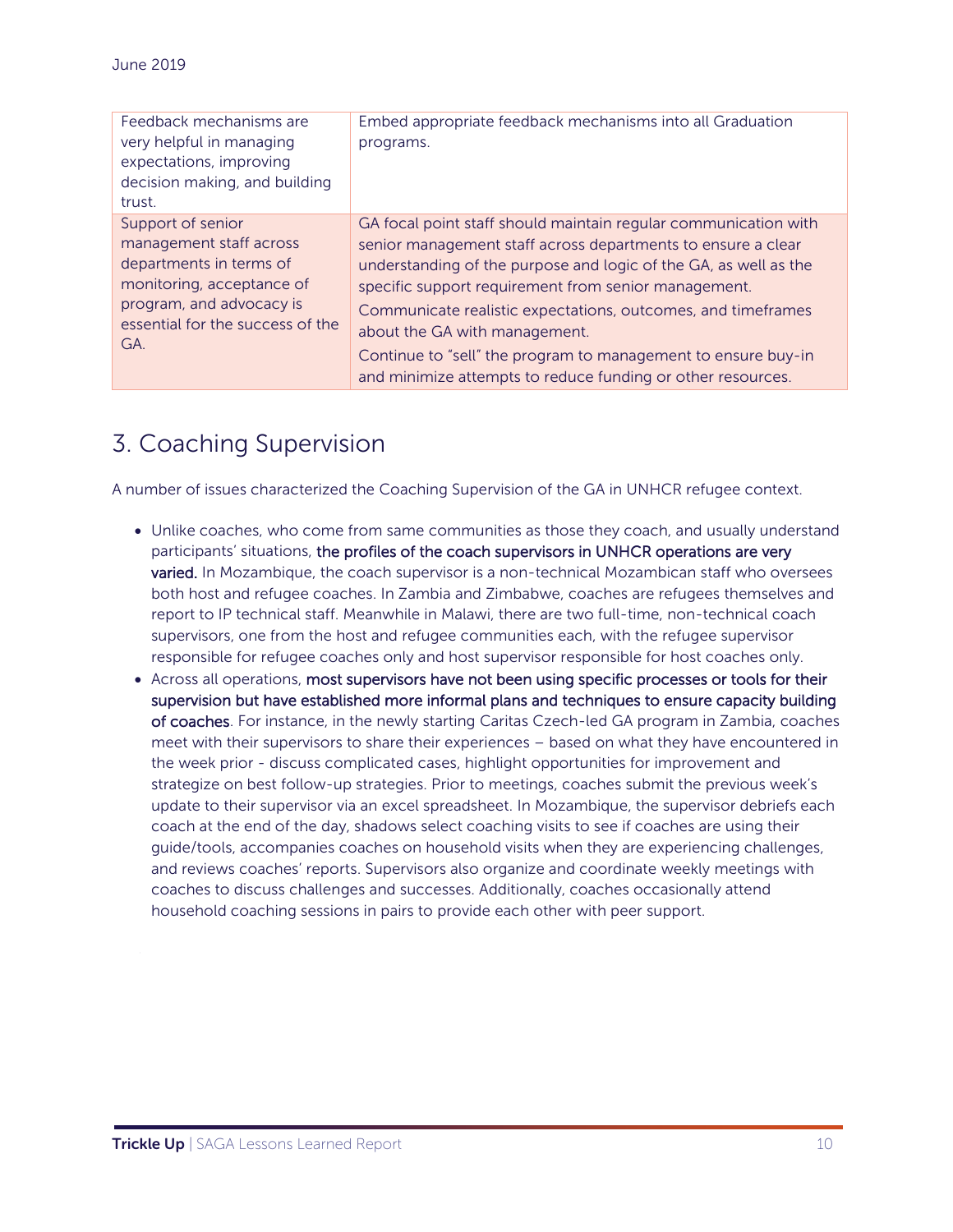#### Lessons Learned and Recommendations

Based on experiences and learnings related to Coaching Supervision, the following key lessons were identified:

| <b>Lessons Learned</b>                                                                                                                                                                        | <b>Recommendations</b>                                                                                                                                                                                                                                                                                                                                                                                                                                                                                                                                                                                                                                                                                                                                                                                                    |
|-----------------------------------------------------------------------------------------------------------------------------------------------------------------------------------------------|---------------------------------------------------------------------------------------------------------------------------------------------------------------------------------------------------------------------------------------------------------------------------------------------------------------------------------------------------------------------------------------------------------------------------------------------------------------------------------------------------------------------------------------------------------------------------------------------------------------------------------------------------------------------------------------------------------------------------------------------------------------------------------------------------------------------------|
| <b>Tracking and</b><br>documenting the<br>performance of<br>coaching/coaches is both<br>helpful and important to<br>program quality.                                                          | A system for coaching supervision and assessment, which includes<br>regular meetings between coaches and supervisors, should be put in<br>place at project set-up to understand what's happening on the ground.<br>This will allow program management to identify and address strengths<br>and weakness, thematic areas in which coaches need to build capacity,<br>and how to assign particular duties to specific coaches based on their<br>strengths.<br>Shadowing or monitoring of coaches and coaching can also help flag<br>and manage unrealistic expectations (from coaches, participants and/or<br>other key stakeholders) in a timely fashion and provide vital information,<br>through the coaches, to participants and others.                                                                                |
| Coach Supervision<br>requires a variety of<br>activities and approaches<br>to effectively build and<br>maintain the capacity of<br>the coaches.                                               | Every graduation program should have at least one full-time coach<br>supervisor for every 10 coaches.<br>Coach supervisors should be involved in planning coaching visits with<br>coaches, periodic shadowing visits with coaches, coaching debriefs,<br>trainings and refresher trainings of coaches, facilitation of peer-to-peer<br>meetings, reporting, etc. These processes are vital in improving<br>coaching performance through increased knowledge, skills, and<br>attitudes of coaches to successfully do their jobs.                                                                                                                                                                                                                                                                                           |
| Coach Supervisors do not<br>need to be technical staff<br>with strong expertise in<br>livelihoods or protection,<br>but should ideally have<br>coaching and/or case<br>management experience. | As the coaching supervision role will, however, likely be fairly different<br>from previous experiences, coach supervisors should also receive<br>substantial training on the Graduation Approach, the role of coaches in<br>the GA, supervision, and capacity building.                                                                                                                                                                                                                                                                                                                                                                                                                                                                                                                                                  |
| <b>Coach Supervisors</b><br>require support to carry<br>out their role and ensure<br>systematic assessment<br>and capacity-building of<br>coaches.                                            | Supervision tools and guidance should be developed and/or adapted for<br>each operation to provide a clearer structure for coaching supervision.<br>Tools should be hands-on and should include a supervisor work plan, a<br>matrix of key coaching skills/capacities, coach shadowing tools, and<br>assessment and feedback tools.<br>Operations should invest in building the capacity of the coach<br>supervisors to understand UNHCR's mandate, and know the focal points<br>of different organizations (for referrals, see Section 7) to be able to refer<br>participants with specific protection needs to appropriate resources and<br>services. A one-pager outlining the various organizations, services,<br>contact person, and how to contact/access them can be extremely<br>useful for the supervisor's job. |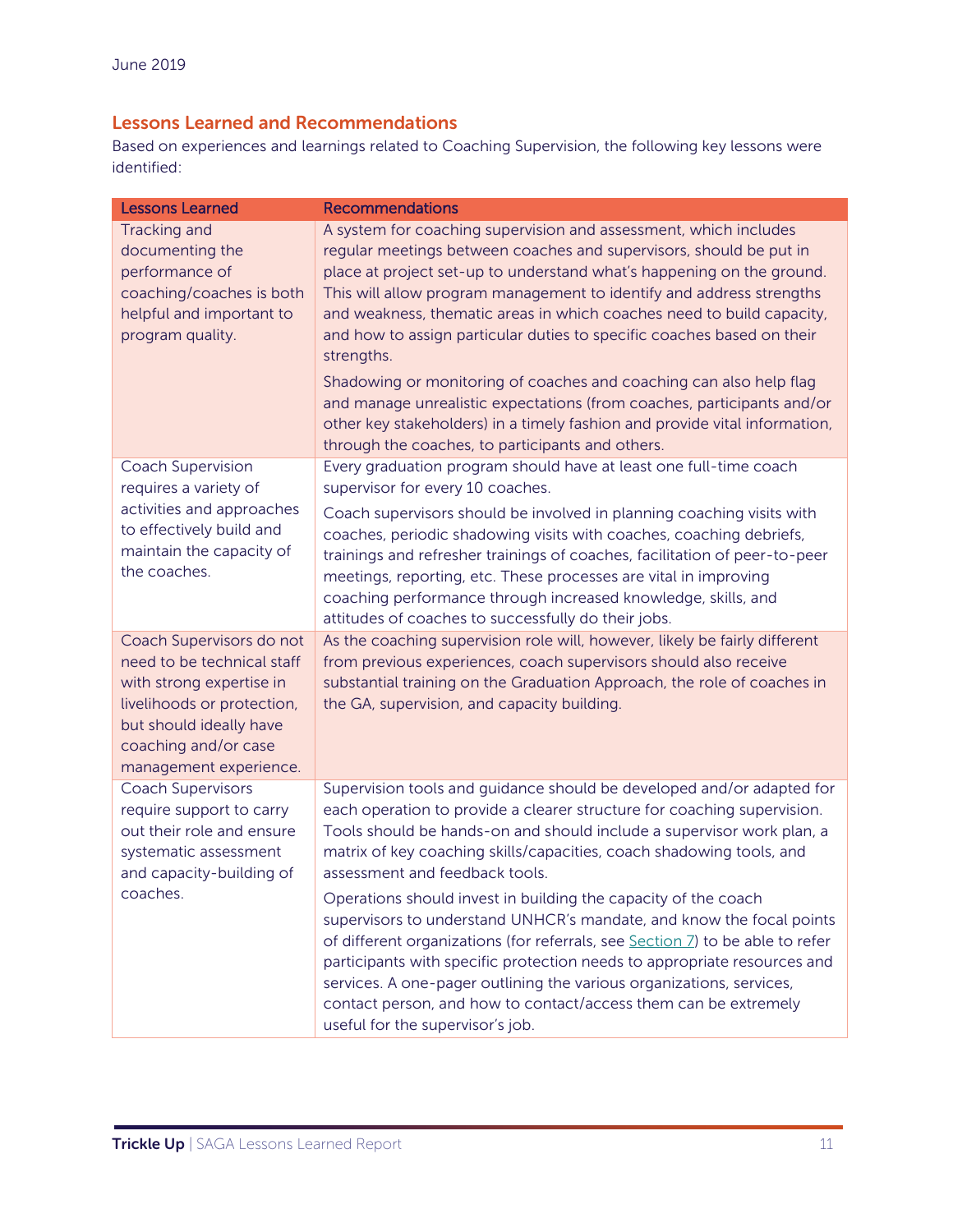## <span id="page-11-0"></span>4. Monitoring and Evaluation

A number of issues characterized the Monitoring and Evaluation of the GA in UNHCR refugee context.

- A significant challenge for the SAGA pilots is the absence of dedicated UNHCR operation M&E staff to develop graduation-specific tools and M&E systems to track and analyze data, and to provide support to implementing partners. In UNHCR Mozambique, the implementing partner does not have any M&E staff.
- As a consequence to the aforementioned, there is a lack of well thought-out and streamlined monitoring tools, systems and processes for tracking household performance, livelihoods activities, household progress towards Graduation Criteria, and for monitoring coaches and the quality of their coaching. In Zambia, coaches collected weekly information that is shared with the M&E Officer, aggregated, than shared up with managers. In Malawi, the IP has different officers responsible for the collection of information related to different intervention areas, such as income generation related to livestock, crops, and business enterprises. Coaches gather information from individual households using the graduation map tool and self-assessment skills tools. In Zimbabwe – the plan is to conduct baseline, midline and endline. Coaches use a portfolio tracking tool to monitor weekly savings progress, and to collate information - total income, use of money – at the end of each month. Aside from household monitoring tools, other tools track agricultural productivity. In Mozambique, the plan is to collect baseline, midline and endline for cohort one and conduct and RCT for the second cohort, using different tools.

#### Lessons Learned and Recommendations

Based on experiences and learnings related to monitoring and evaluation, the following key lessons were identified:

| <b>Lessons Learned</b>                                                                                                                                                                                                                                                            | Recommendation                                                                                                                                                                                                                                                                                                                                                                                                                                                                                                                                                                                                                    |
|-----------------------------------------------------------------------------------------------------------------------------------------------------------------------------------------------------------------------------------------------------------------------------------|-----------------------------------------------------------------------------------------------------------------------------------------------------------------------------------------------------------------------------------------------------------------------------------------------------------------------------------------------------------------------------------------------------------------------------------------------------------------------------------------------------------------------------------------------------------------------------------------------------------------------------------|
| Using only the UNHCR standard<br>livelihood indicators does not<br>allow for monitoring that is<br>adapted for Graduation;<br>however, the implementation<br>of completely independent<br>monitoring systems by each<br>operation and/or IP does not<br>allow for cross-learning. | Country operations should adopt a select set of standardized<br>core GA indicators that are common across all Graduation<br>programs. This would enable analysis and comparison across<br>different programs and context, which would enable cross-<br>learning.<br>As full standardization would eliminate adaptability to local<br>context, which is also important, additional context-specific<br>indicators should also be included, as appropriate. The<br>appropriate number and type of standardized core indicators,<br>however, would still need to be determined to as to limit rigidity,<br>but allow for comparison. |
| Need for appropriate M&E tools<br>that are adapted to the<br>Graduation Approach, context,<br>and backgrounds of the<br>coaches and participants, are<br>essential for effective and<br>reliable monitoring and<br>adaptive management.                                           | Operations should standardize monitoring and evaluation tools<br>and systems by taking advantage of the tools recently developed<br>and shared by Trickle Up, making adaptations to these or other<br>existing tools, or developing new tools which can be used<br>nationally/globally for consistent data collection which, in turn,<br>supports data analysis within and across programs, enabling<br>effective coaching and adaptive project management.                                                                                                                                                                       |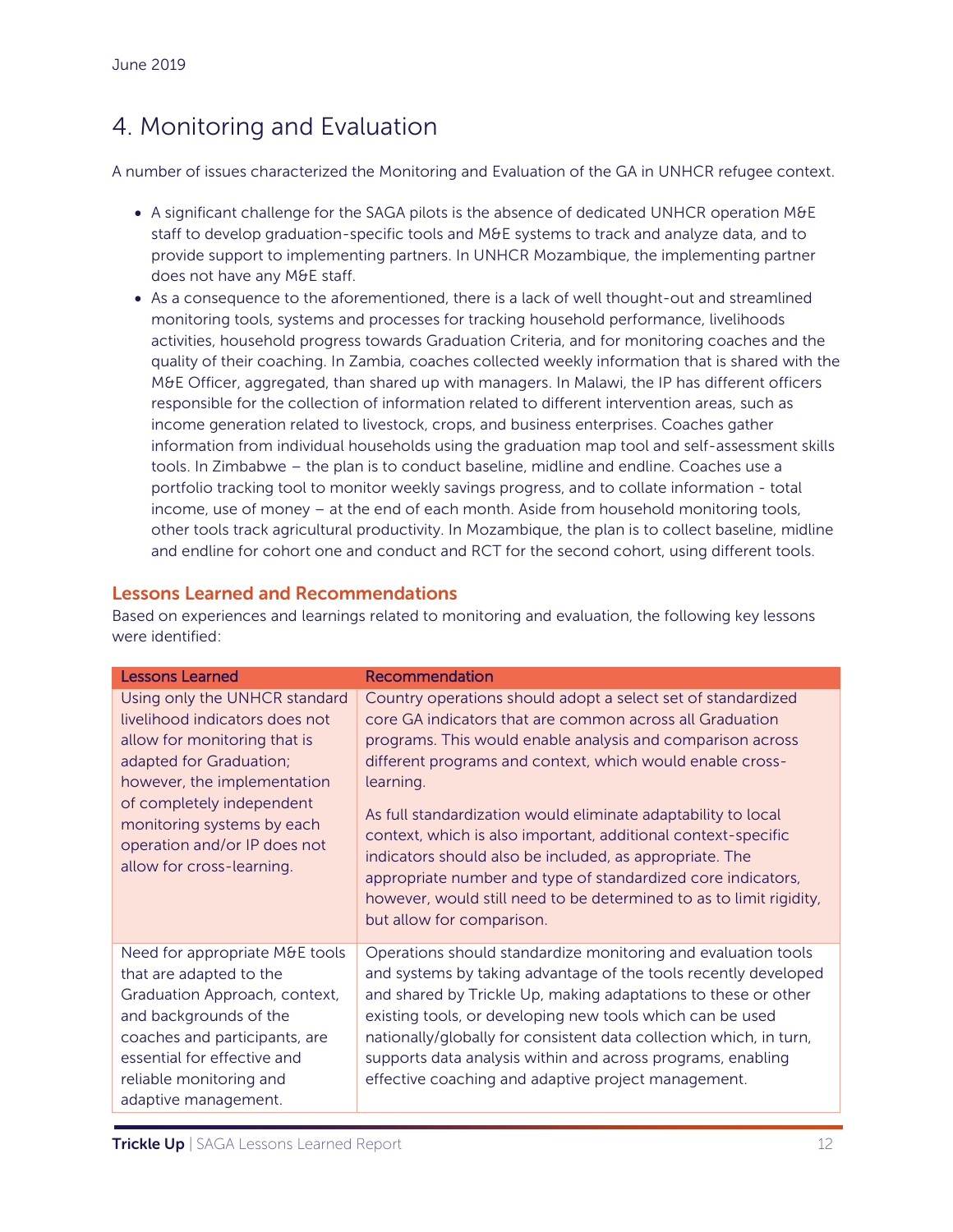|                                                                                                                                                                                                                                         | Data collection tools should be simple and clear so that coaches<br>or other data collectors can easily implement them, reducing the<br>room for error. When designing tools or making adaptation<br>consideration should include the literacy level of coaches- the<br>ability to easily comprehend and local language for effective<br>usage.                                                                                                                                                                                                                                                                                                                                                                               |
|-----------------------------------------------------------------------------------------------------------------------------------------------------------------------------------------------------------------------------------------|-------------------------------------------------------------------------------------------------------------------------------------------------------------------------------------------------------------------------------------------------------------------------------------------------------------------------------------------------------------------------------------------------------------------------------------------------------------------------------------------------------------------------------------------------------------------------------------------------------------------------------------------------------------------------------------------------------------------------------|
|                                                                                                                                                                                                                                         | Streamline M&E tools to focus only on relevant and appropriate<br>data in order to increase efficiency and respect the time of<br>participants. The number of indicators should be limited to<br>respect the time of participants and ensure there is sufficient time<br>to focus on the primary role of household visits - coaching. To<br>limit the time commitment and number of indicators, select only<br>those indicators/questions that will be most useful for informing<br>programming and support to participants. Indicators which do<br>not have a direct purpose for adaptive management should either<br>not be collected or, if required, only be collected on an<br>infrequent basis (i.e. baseline/endline). |
|                                                                                                                                                                                                                                         | Use digital data collection tools such as smartphones or mobile<br>devices to reduce time invested in collecting and analyzing data<br>and data entry errors.                                                                                                                                                                                                                                                                                                                                                                                                                                                                                                                                                                 |
| With proper support, coaches<br>can be leveraged for data<br>collection and monitoring<br>purposes.                                                                                                                                     | M&E staff should train coaches on proper use of data collection<br>tools and reporting. Coaches engage participants on<br>ongoing/daily basis, it suffice that they are fully equipped to<br>execute their roles. As such during household monitoring,<br>coaches will clearly be able track how each household is<br>advancing in relation to the Graduation Criteria, and thus adjust<br>their coaching as needed by the participants. Reports will serve as<br>a reference for the coach to review before each household visit.                                                                                                                                                                                            |
| The UNHCR global system is<br>not yet adapted for Graduation<br>monitoring and would require<br>buy-in at the UNHCR<br>global/HQ level.                                                                                                 | While ideally, GA monitoring should be integrated within broader<br>institutional M&E systems so as to avoid duplicity, for the time-<br>being, additional M&E systems must be used to supplement<br>UNHCR systems to ensure appropriate monitoring is being<br>conducted.                                                                                                                                                                                                                                                                                                                                                                                                                                                    |
| M&E is often deprioritized in<br>Graduation projects given the<br>limited human and financial<br>resources and the time<br>constraints. This greatly affects<br>the ability to learn from the<br>pilots and ensure positive<br>results. | Invest properly in M&E, allocate at least 10-15% of the total<br>budget towards such purposes and ensuring the presence of a<br>dedicated M&E-specialized staff to focus on the Graduation<br>program. This will help address the need for more intensive and<br>adapted monitoring. To support buy-in for this, it is essential to<br>communication the importance of M&E to senior management<br>and other staff (GA and non-GA).                                                                                                                                                                                                                                                                                           |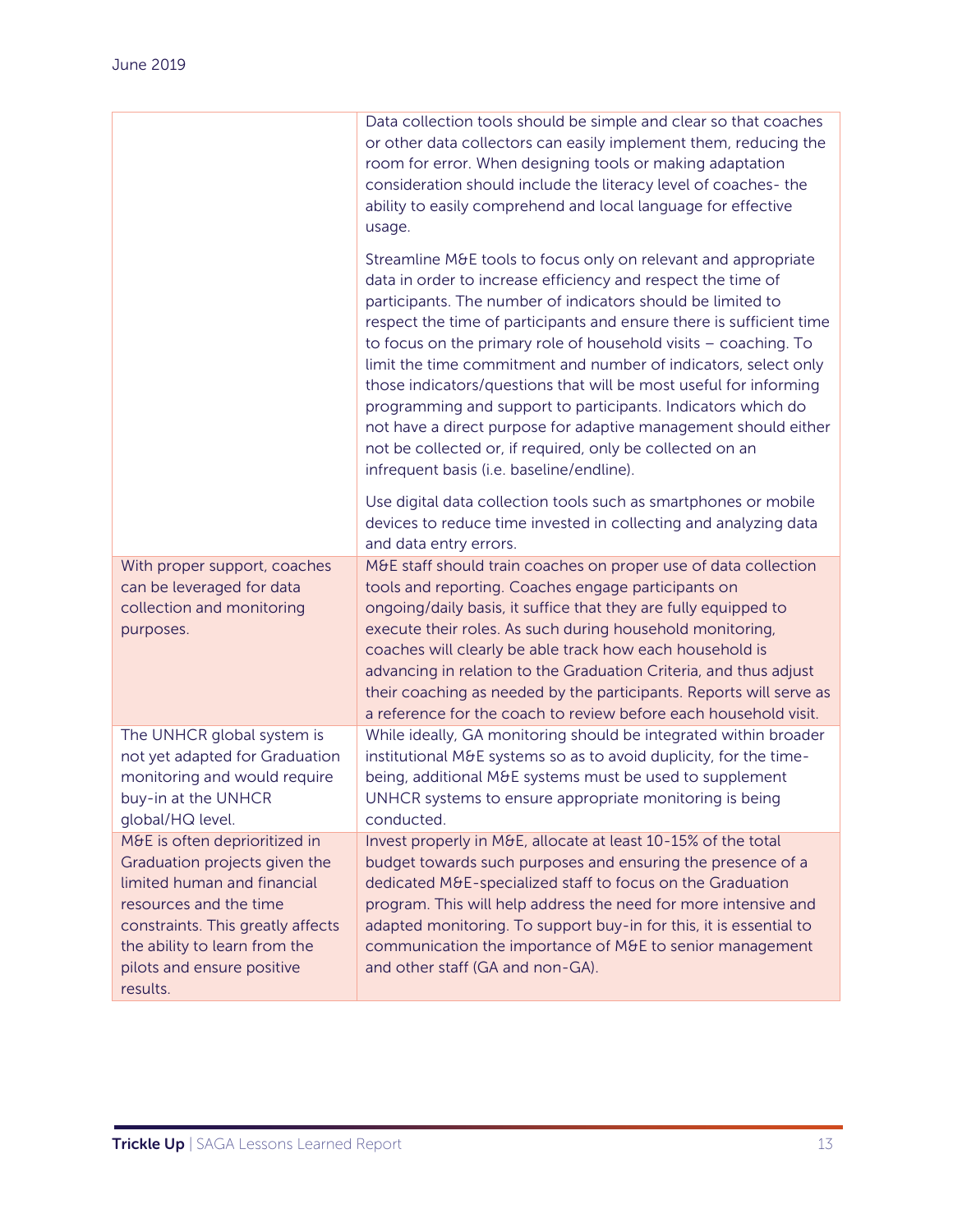### <span id="page-13-0"></span>5. Sustainable Program Management

A number of issues characterized sustainable program management of the GA in UNHCR refugee context.

- Graduation implementation across operations faced multiple and competing organizational priorities. In countries like Zimbabwe, the implementing partner struggled between managing Water, Sanitation and Hygiene and conventional livelihoods activities being implemented simultaneously with the GA program, and the recent humanitarian crisis (cyclone Idai).
- Another hurdle was insufficient livelihoods funding that impedes implementation. This insufficienct funding, in the case of Zambia was a result of the operation's competing priorities. The emergency situation leading to relocation of refugees to the Mantapala Refugee Settlement forced the operation to reprioritization funding from graduation livelihoods in Meheba and Mayukwayukwa. A direct consequence was that graduation was funded for 6 months through UNHCR support – resulting in a compromise to continuity and quality. Also related is UNHCR's budget cycle – specifically, the lack of alignment of funding cycles *between* UNHCR, external donors, and the local context (taking into consideration, for example, seasonality for agricultural related livelihoods, humanitarian needs), which often put pressure on programming to deprioritize ideal timing and sequencing in favor of responding to budget availability.
- Another challenge was inadequate staffing, including high turnover and limited pre-existing technical capacity on livelihoods and Graduation, both within UNHCR and implementing partners' organizations. Some operations have limited livelihoods and/or M&E staff to designate dedicated staff to manage the implementation of the GA. Other operations have experienced a reduction in the number of livelihoods officers, including down to zero, due to funding gaps (as it is the case in Zambia). In Zambia, the new IP staff (Caritas Czech) have not received any proper training on the GA as they have just begun to work with UNHCR on Graduation (after former IP SHA had received significant training and capacity-building). In Mozambique, repeated staff turnover has caused TU to work with 4 different livelihoods officers, none of whom remain. GOAL Zimbabwe had limited field staff to support GA implementation in Tongogara. These staffing problems have had an immediate negative impact on GA programming in terms of staff capacity and morale, and will continue to affect the pilots post-August, when TU's support under the BPRM grant comes to a close.
- The lack of a strong and effective private sector mobilization to tap into companies' expertise, incentive and capacity to link refugees with the market, to formal financial services, and potentially to large plots for agricultural production, etc. remains a challenge to address. The Malawian operation has so far pursued a process of linking GA participants engaged in soya beans production with Soyola company- and a formal memorandum of understanding to guarantee equitable business practices.
- Participants' lack of a solid understanding of the GA led to lack of interest in participation, unrealistic expectations, dropouts and disappointment. Staff and coaches' insufficient understanding also undermined program's ability to effectively communicate about GA to stakeholders including coordination with other UNHCR units to/and reach expected outcomes.
- Not enough emphasis or effort was placed on regular, quality monitoring with implications for data quality and thus adaptive management.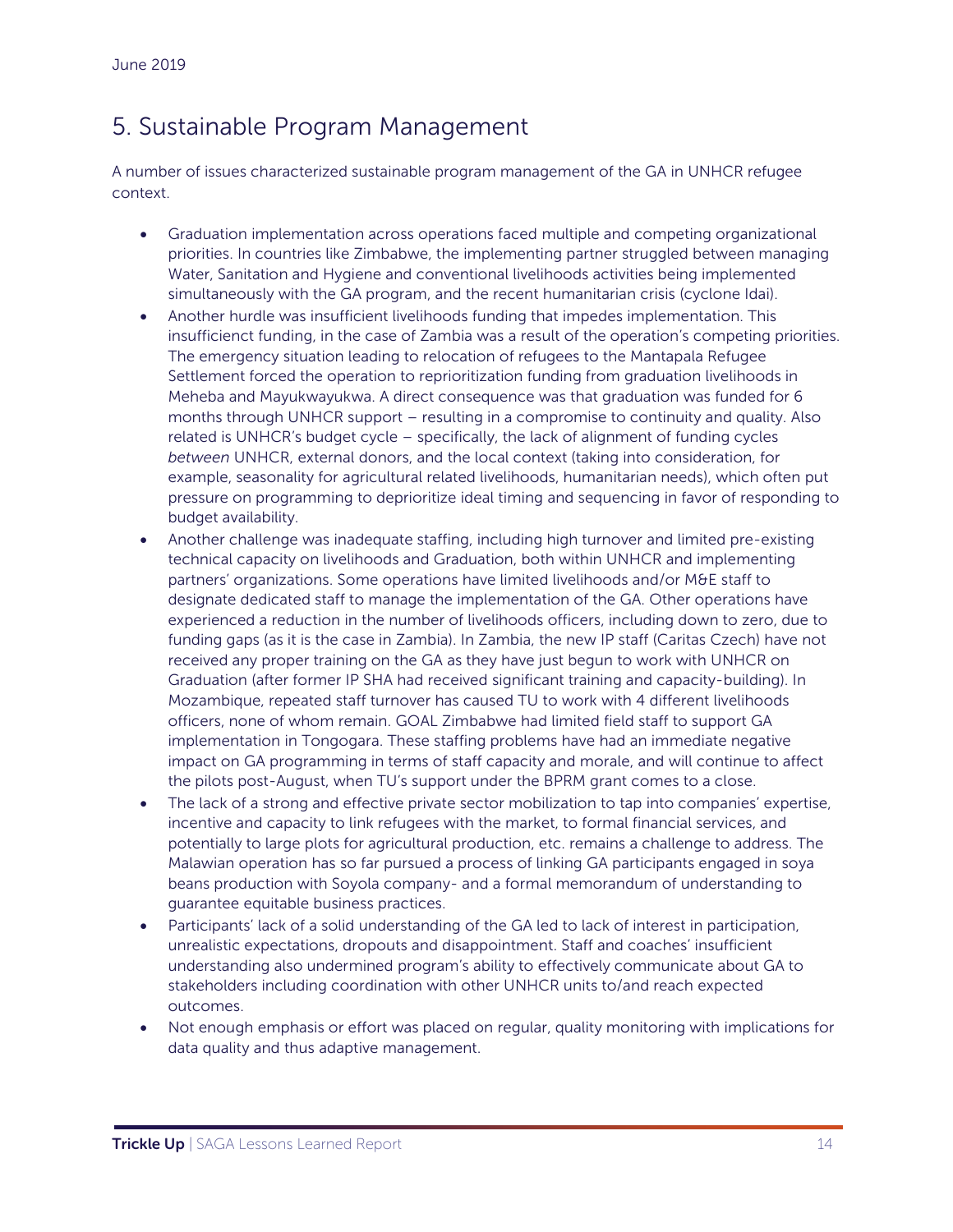#### Lessons Learned and Recommendations

Based on experiences and learnings related to sustainable program management, the following key lessons were identified:

| <b>Lessons Learned</b>                                                                                                                                                                                                       | <b>Recommendations</b>                                                                                                                                                                                                                                                                                                                                                                                                                                                                                                                                                                                                                                                                                                                                                                                                                            |
|------------------------------------------------------------------------------------------------------------------------------------------------------------------------------------------------------------------------------|---------------------------------------------------------------------------------------------------------------------------------------------------------------------------------------------------------------------------------------------------------------------------------------------------------------------------------------------------------------------------------------------------------------------------------------------------------------------------------------------------------------------------------------------------------------------------------------------------------------------------------------------------------------------------------------------------------------------------------------------------------------------------------------------------------------------------------------------------|
| Engaging strategic stakeholders<br>from the beginning in program<br>planning, design and<br>implementation, can have<br>resounding impact.                                                                                   | Carry out a thorough stakeholder mapping of potential partners<br>and other service providers including resource mapping are<br>important to fill potential programming gaps.                                                                                                                                                                                                                                                                                                                                                                                                                                                                                                                                                                                                                                                                     |
| Annual budget cycles are not well<br>aligned with Graduation<br>programming and can often lead<br>to program gaps and delays.                                                                                                | Heavily consider the risks of proceeding with implementation<br>without having funding secured for implementation of the full<br>program, including sufficient time for planning. Dedicate multi-<br>year funding or actively pursue multi-year and multi-source<br>funding for both humanitarian and development programs, other<br>than just emergency funding.<br>Consider working with the newly formed, UNHCR-convened                                                                                                                                                                                                                                                                                                                                                                                                                       |
| It is essential to help the donor to<br>understand the unique challenges<br>of the Graduation Approach and<br>any reasons for changes or<br>delays.                                                                          | Coalition to Alleviate Poverty for resource mobilization.<br>a. IP should dedicate a field based-graduation focal point for<br>improved rapport with donor(s). Constant, clear and effective<br>written and in-person with donor(s) like UNHCR, not just with<br>those involved in GA implementation, but across all programs,<br>across all stakeholders, can increase understanding around the<br>investment and priorities to pursue through 18 months minimum<br>without de-prioritizing midway (see Section 2).                                                                                                                                                                                                                                                                                                                              |
| High staff turnover often leads to<br>loss of program knowledge and<br>Graduation expertise, limited<br>continuity of programming, and<br>gaps.                                                                              | Build and implement knowledge management systems from the<br>beginning. Clearly outline the strategy and process of collecting,<br>analyzing, managing, and sharing relevant graduation information<br>throughout implementation. Project timeline and staff's role(s)<br>within the process should also be clarified/explained ahead of<br>implementation - to be able to address bottlenecks that would<br>affect program management and implementation.<br>Broadly build the capacities and knowledge of all staff to<br>counteract insufficient understanding of GA by participants, staff<br>and/or coaches to ensure buy-in and support.<br>Organize training(s) on the GA, and key messaging as well as<br>periodic reinforcement through participation in bi-weekly<br>meetings or quarterly meetings, sharing of GA related reports etc. |
| The Graduation Approach is a<br>complex project which requires<br>sufficient and dedicated staff. A<br>small 1-2 person team is unlikely<br>to have the bandwidth to<br>implement a GA pilot without<br>substantial support. | Ensure at least one dedicated full-time GA focal point as well as<br>support staff, including logistics, HR, programs, finance, and M&E<br>staff, who will dedicate time to the GA from the beginning. Ideally<br>these staff members would have long-term contracts to reduce<br>turnover.                                                                                                                                                                                                                                                                                                                                                                                                                                                                                                                                                       |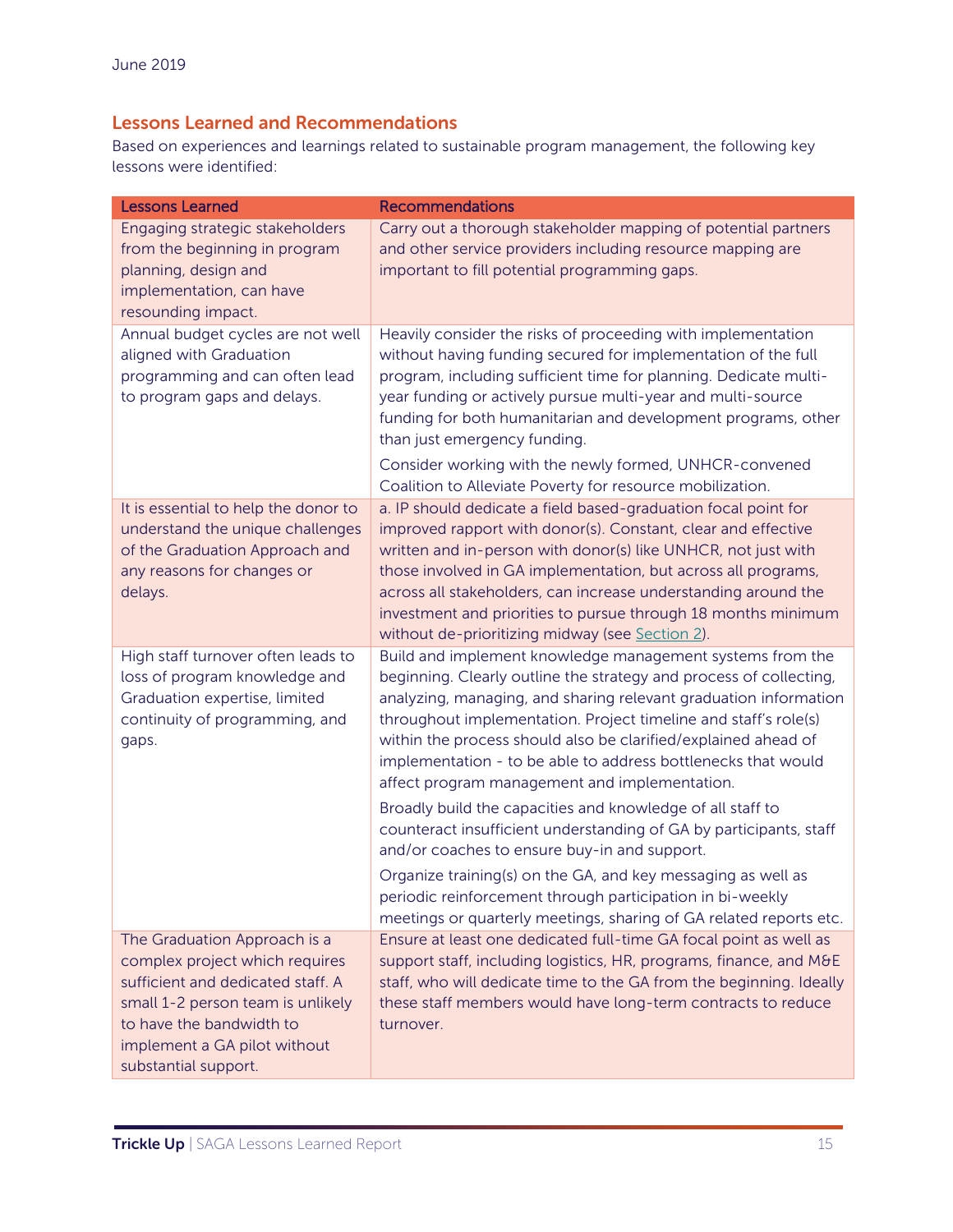## <span id="page-15-0"></span>6. Network Engagement

A number of issues characterized network engagement of the GA in UNHCR refugee context:

- The UNHCR operations implementing the GA in Southern African region have all established opportunities for network engagement among Graduation participants. However, this engagement is often not intentionally promoted.
- Most commonly, these operations establish network engagement opportunities through the savings component. By establishing savings groups, they are creating opportunities for participants to regularly meet with and get to know other members. The social fund typically included provides another mechanism for increasing the sense of solidarity and social capital.
- Some operations have also included additional network opportunities such as farmers associations, commodity producer groups, or cooperatives. These groups typically serve a dual purpose of developing networks and meeting other objectives, often related to livelihoods.

#### Lessons Learned & Recommendations

Based on experiences and learnings related to network engagement, the following key lessons were identified and recommendation provided:

| <b>Lessons Learned</b>                | Recommendation                                                     |
|---------------------------------------|--------------------------------------------------------------------|
| Participants are typically placed in  | Add network-promoting activities to these group structures to      |
| various groups through the GA;        | promote increased solidarity, such as leadership-building          |
| however, group membership             | activities and relationship or conflict management trainings.      |
| alone does not ensure strong          | a. Groups for network engagement should be formed based on         |
| network engagement. Network           | common purpose, such as similar livelihoods activities or          |
| opportunities need to be more         | savings goals. While the ideal composition of the group may be     |
| intentionally designed to ensure      | context-dependent, it is often preferable to establish relatively  |
| solidarity and trust is able to form. | homogenous groups where participants are of a similar age,         |
| Opportunities related to              | gender, and language to promote comfort and trust between          |
| livelihoods and savings have been     | participants. Groups should also be established based on ease      |
| particularly beneficial for           | of accessibility. Ideally, groups should integrate host and        |
| participants as they can support      | refugee participants to promote integration. However, this may     |
| each other in a variety of manners.   | not be possible in areas with particularly high tensions, physical |
|                                       | segregation or where there is no shared language.                  |
|                                       | Core groups for the network engagement component should            |
|                                       | remain relatively small (15-20 participants) to encourage the      |
|                                       | development of stronger connections between members. It            |
|                                       | can, however, be beneficial to connect these small core groups     |
|                                       | to broader networks to allow not only depth of connection, but     |
|                                       | also breadth.                                                      |
|                                       | Core groups that are the basis for network engagement should       |
|                                       | meet regularly, ideally at least once a week, particularly during  |
|                                       | the initial stages, to establish strong bonds. Once strong         |
|                                       | engagement has been established, the frequency of group            |
|                                       | meetings can be reduced, as appropriate, without affecting the     |
|                                       | network engagement component. Broader networks that                |
|                                       | supplement the core groups can meet on a less frequent basis.      |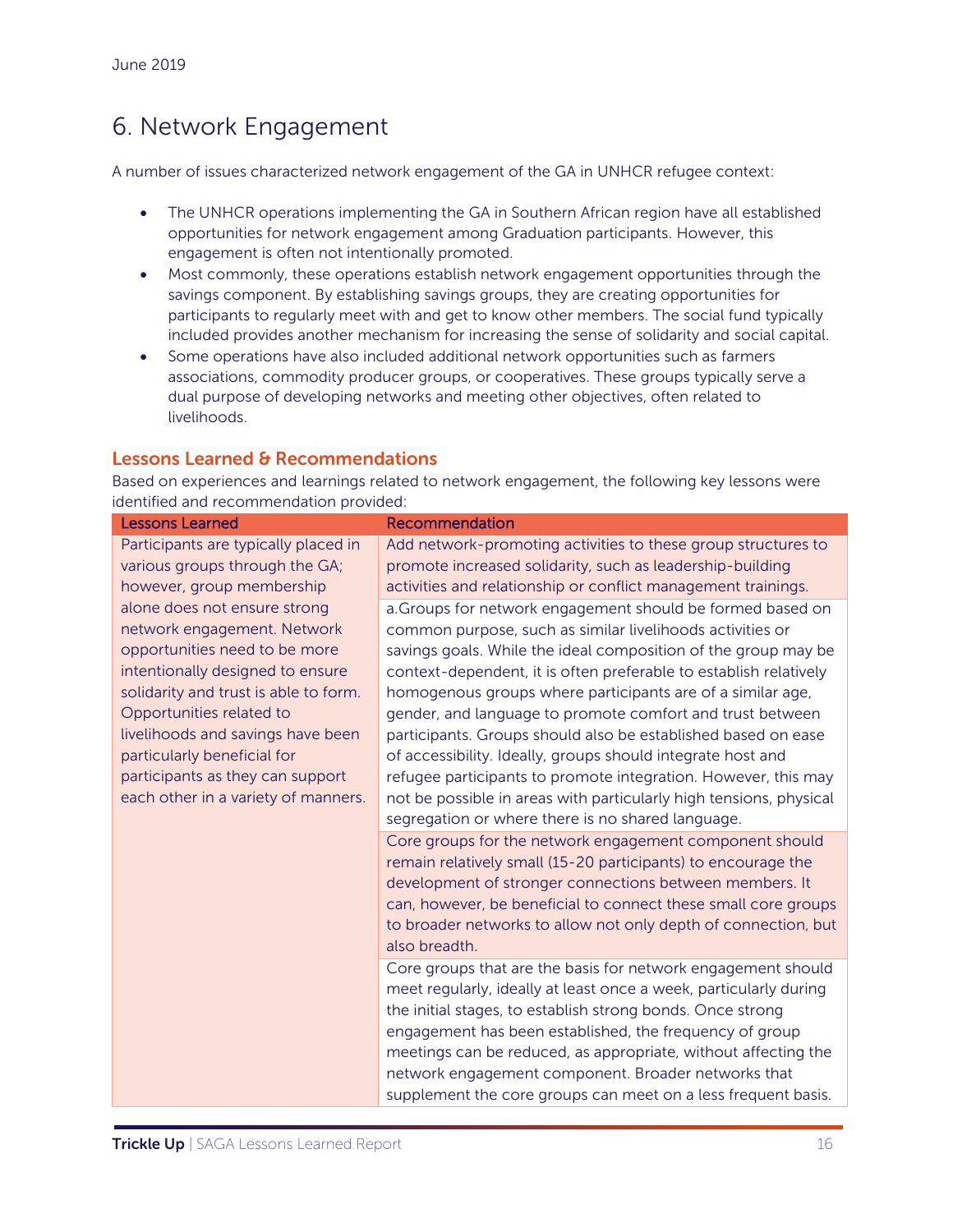Providing for network engagement solely through savings groups may limit the sustainability of ongoing network engagement beyond the end of the program in cases where the savings groups are largely dependent on external/IP staff.

Core groups that are the basis for network engagement should be led by participants themselves, at least after initial establishment and training, to promote post-intervention network sustainability. Too intensive support of the groups by GA staff may negatively affect the ability of the group to carry on after the end of the intervention.

## <span id="page-16-0"></span>7. Referrals and Linkages

A number of issues were discussed about GA referrals and linkages in the UNHCR refugee context:

- Participants discussed what is meant by the term "Referrals and Linkages" to strengthen their understanding of the component. This component is meant to link participants to available and appropriate support services to help address protection and/or market needs and concerns, such as legal documentation, business licenses, health clinics, services that address specific needs related to disabilities, SGBV, and psychosocial support.
- UNHCR operations acknowledged the existence of basic services, and accessible to all persons of concern including refugees and host communities, as applicable.
- Coaches in Malawi received an orientation in referral systems, are in possession of a list of focal points/organizations responsible for addressing protection issues, and are have been proactively providing basic referrals related to health services, as needed.
- In Zambia, linkages connected participants to markets through the commodity producer groups for sales of produce and buying of inputs, and to savings through Natsave, a local microfinance institution. As such, participants have gained access to customized savings products and market actors.
- In Malawi, UNHCR advocated for refugees to be able to join banking services by developing an excellent relationship with the Government of Malawi and the Central Bank, resulting in the opening of the New Finance Bank in Dzaleka camp.

#### Lessons Learned/Recommendations

Discussions related to referrals and linkages surfaced the following recommendations:

| <b>Lesson Learned</b> | <b>Recommendations</b>                                                           |
|-----------------------|----------------------------------------------------------------------------------|
| Referrals and         | Conduct a need assessment to determine which services Graduation                 |
| linkages may often    | participants struggle to access and that are not provided directly through the   |
| be left out of        | Graduation project.                                                              |
| Graduation            | Based on this assessment, identify useful referrals or linkages for participants |
| programming if        | and their service providers.                                                     |
| there is no           | a Equip coaches with relevant information regarding all referral and or          |
| standardized          | linkages services available to participants. Checklists are invaluable to enable |
| approach to           | coaches to understand the minimum criteria for referral to a service and the     |
| determining the       | referral process, and to have the appropriate information on hand to share       |
| relevant services     | with participants. Careful tracking and follow-up on referrals is important.     |
| that are available    | Activate continuous advocacy/communication with relevant referral partners       |
| and facilitating the  | (even where there is an existing Memorandum of Understanding) for                |
| connection.           | relationship maintenance to ensure progress continues.                           |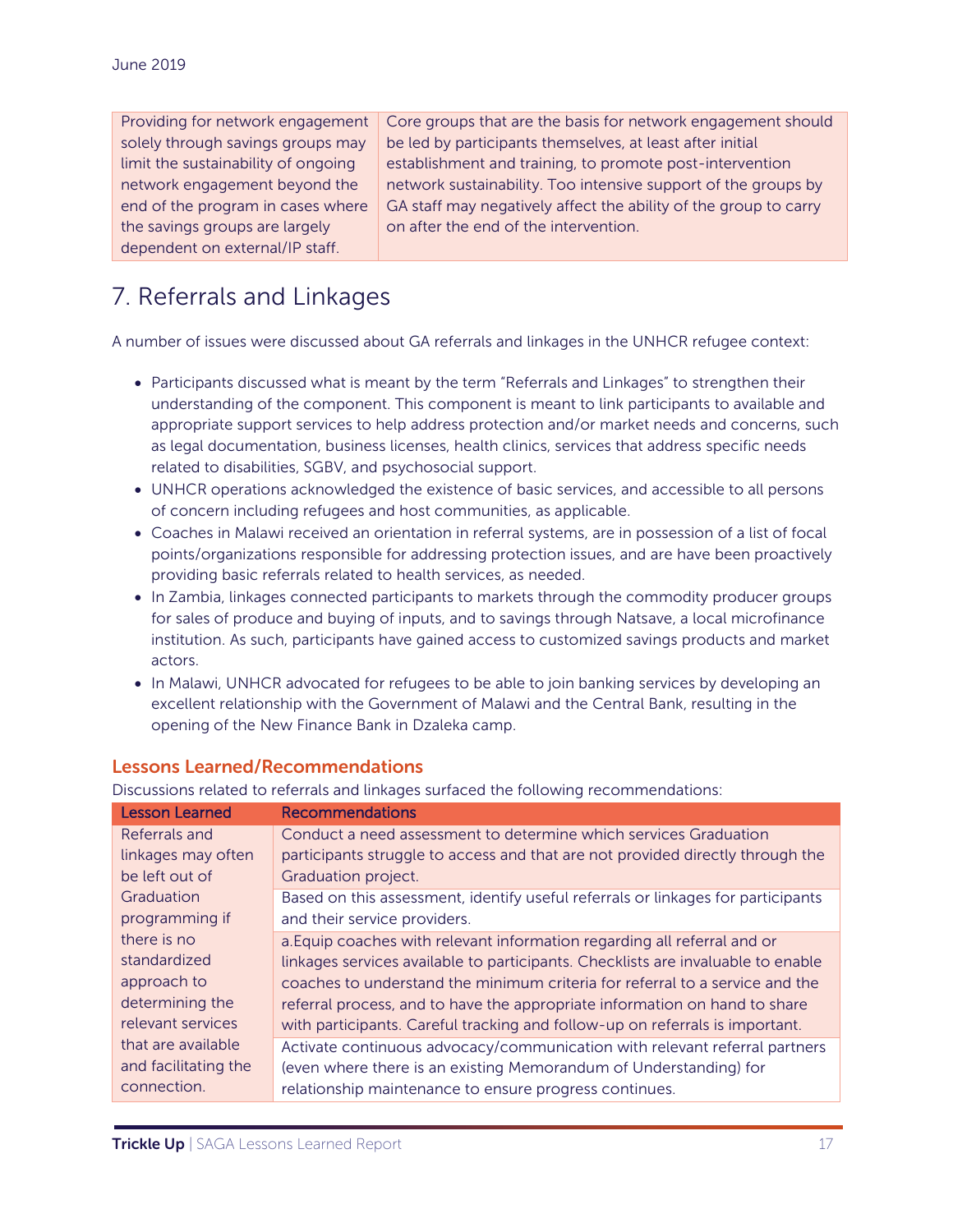## <span id="page-17-0"></span>8. Core Capacity Building

A number of issues characterized Core Capacity Building of the GA in UNHCR refugee context:

- Core trainings, which are required of all Graduation participants irrespective of their selected income generating activities, are successfully being provided by UNHCR's IPs in all concerned operations.
- Most commonly, these operations provided a variety of core training topics on savings training, financial literacy, gender, nutrition, behavior change and language to equip participants with the basic skills, knowledge and attitudes necessary to build and strengthen resilience.
- With the exception of Mozambique, the language of training instruction has been English or Swahili with any needed translation support performed by refugees.
- Core trainings have been delivered by a combination of service providers from government line ministries, private sector service providers such as microfinance institutions, and NGO support partners. However, in some operations, some topics are shared among more than one partner.

#### Lessons Learned and Recommendations

Based on the discussions related to Core Capacity Building, the following recommendations were provided:

| <b>Lessons Learned</b>                                                                                            | <b>Recommendations</b>                                                                                                                                                                                                                                                                                                                                                                                                                   |
|-------------------------------------------------------------------------------------------------------------------|------------------------------------------------------------------------------------------------------------------------------------------------------------------------------------------------------------------------------------------------------------------------------------------------------------------------------------------------------------------------------------------------------------------------------------------|
| <b>Core Capacity Building is</b><br>more effective when it is<br>needs-based and<br>adapted to the                | It is essential to complete a needs assessment to determine the<br>appropriate topics for core capacity trainings. The socioeconomic<br>assessment (SEA) can incorporate questions around core capacity needs<br>and be used to inform programming.                                                                                                                                                                                      |
| backgrounds of<br>participants.                                                                                   | Tailor training curricula and materials to need the needs of the target<br>population. While a variety of training materials may exist for a given<br>training topic, they are often designed for different audiences and may<br>not be well suited to best suit the learning needs of GA participants.<br>Reviewing and adapting the materials to fit the backgrounds of<br>participants can increase participants' learning potential. |
| Leveraging existing                                                                                               | Operations should work with and coordinate relevant stakeholders both                                                                                                                                                                                                                                                                                                                                                                    |
| resources can reduce                                                                                              | in the determination of training topics and partners as well as the                                                                                                                                                                                                                                                                                                                                                                      |
| duplication of efforts.                                                                                           | development of training curricula and materials. Operations, however,<br>should be sure to ensure proper coordination between stakeholders to<br>ensure that training topics and methodologies align one with another.                                                                                                                                                                                                                   |
| Participants are more                                                                                             | Operations should more actively sensitize participants as to the rationale                                                                                                                                                                                                                                                                                                                                                               |
| likely to fully engage and                                                                                        | of the core capacity trainings.                                                                                                                                                                                                                                                                                                                                                                                                          |
| appreciate the trainings<br>when they have a clear<br>understanding of the<br>rationale and goals<br>behind them. | Coaches should be trained on how to communicate the topics and<br>rationale to participants.                                                                                                                                                                                                                                                                                                                                             |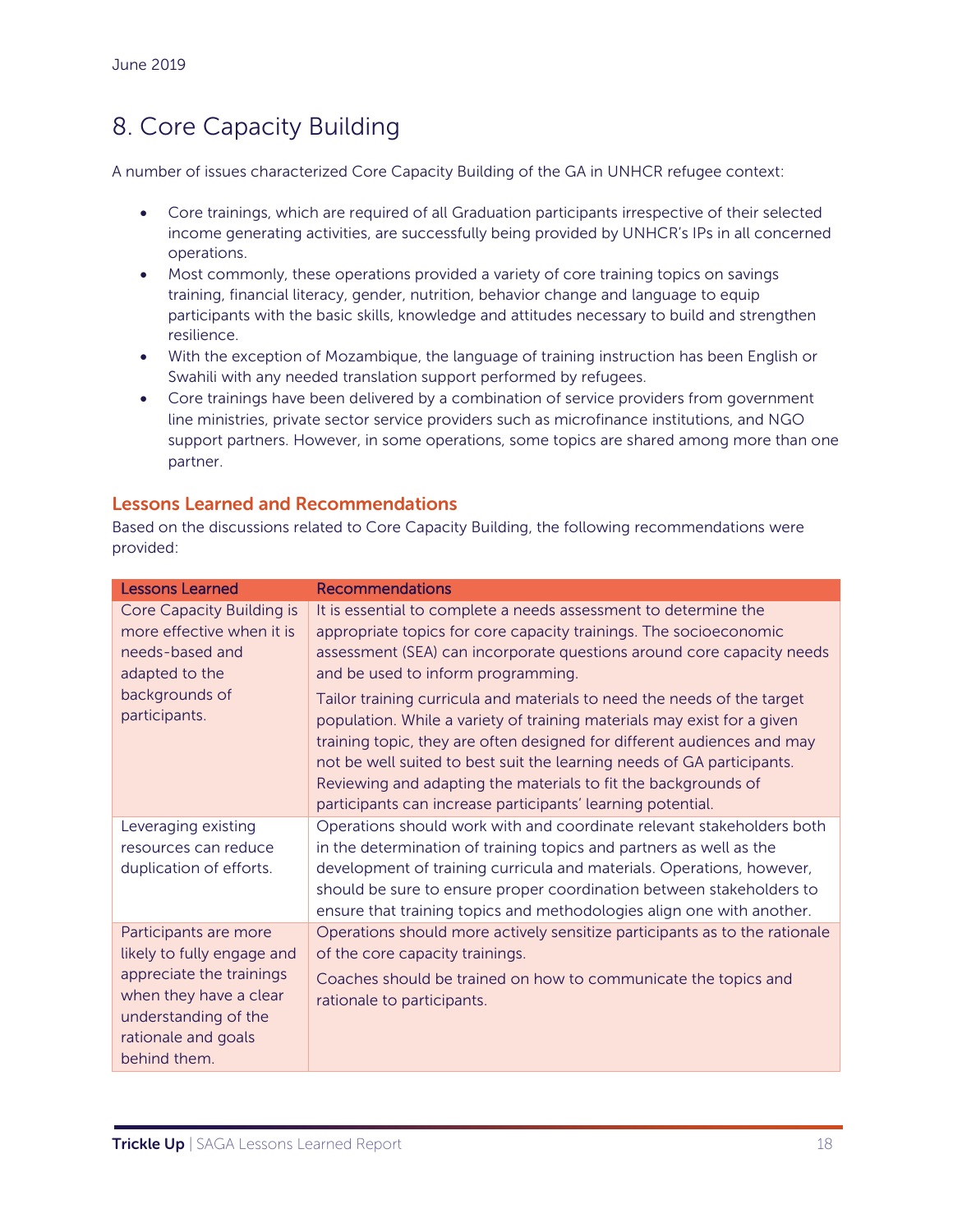|                         | Once the final list of core capacity trainings has been developed, Trickle |  |
|-------------------------|----------------------------------------------------------------------------|--|
|                         | Up recommends mapping out the timeline for these trainings within the      |  |
|                         | broader Graduation timeline to ensure proper sequencing.                   |  |
| Learning requires       | UNHCR and partners should ensure sufficient time and budget that           |  |
| repetition and practice | allow for refresher trainings on the key topics identified for core        |  |
| to master new skills.   | trainings.                                                                 |  |

### <span id="page-18-0"></span>9. Scaling GA into Government Programs

To increase participants' understanding of what we mean by "scaling up" through government programs in the UNHCR refugee context and its key considerations:

- SAGA workshop participants discussed "scaling up" generally. Some had thought that scale up was synonymous with simply expanding the project through implementing with additional cohorts, reaching a few hundred more participants rather than the thousands, or tens of thousands that can be reached through integration with government programs. Participants then discussed why, in the right circumstances, it can be an important goal despite the complexity of working with governments. There are some governments that are doing GA, but not with refugees, as part of their social safety nets. Ecuador is an example of a government scaling up GA and including refugees, probably in large part due to the Ecuador's enabling environment – refugees in Ecuador have freedom of movement and the right to work as well as a strong commitment by UNHCR and IP HIAS to work closely with the government in this process. Most refugees also share a common language with their host communities.
- As none of the workshop participants' programs are scaling up, the discussion focused on considerations rather than lessons learned or a recommended scale up strategy. Considerations included inclusion of host communities, whether there is access to land, ensuring that learnings are clearly documented and using those learnings when planning scale-up, choosing a location for scale-up (high density of stable, low mobility target group), finding the most appropriate partners for scaling and utilizing existing market opportunities. One major challenge mentioned by several participants were the massive differences between i.e. consumption support and asset transfers provided by UNHCR and those provided by Government or similar national institutions.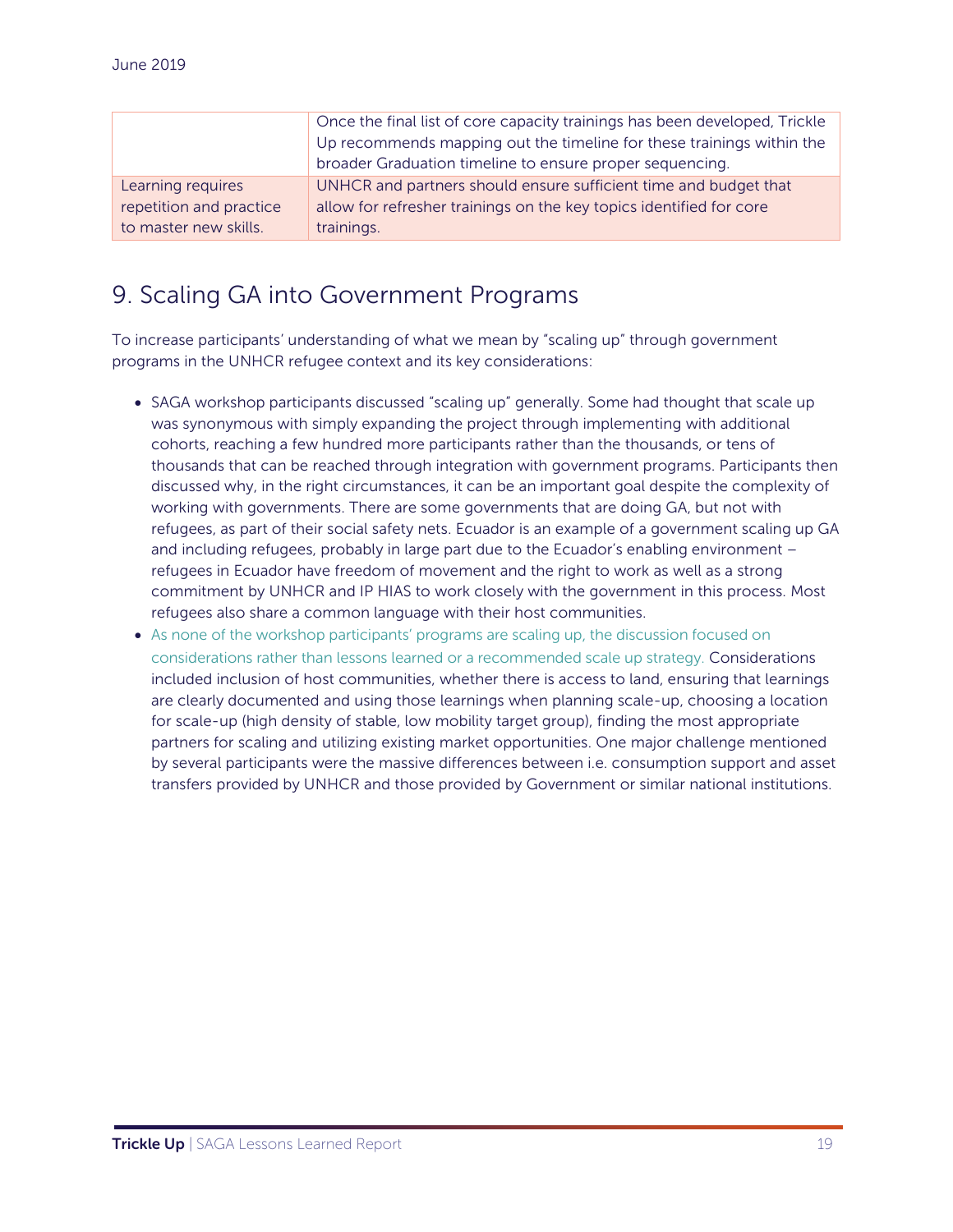## <span id="page-19-0"></span>Conclusion

As mentioned above, there were a number of challenges that are quite specific to UNHCR's systems in respect to implementing GA with refugees. Trickle Up would like to emphasize that unless or until UNHCR is able to resolve these challenges– particularly around staffing and budget cycles operations will continue to struggle against the same recurring challenges. It is essential to ensure mistakes do not repeat themselves, which requires that operations do not continue to start from scratch with new staff or have to put the program on hold until further funding is made available.

As the BPRM grant that provided for technical assistance from Trickle Up comes to an end on August 31<sup>st</sup> 2019, the SAGA workshop provided an opportunity to ensure UNHCR operations are as well set up as possible to successfully complete their GA pilots. Looking forward, beyond the grant that has provided for Trickle Up's technical assistance and support of the UNHCR GA pilot operations, the following key decisions were agreed by UNHCR operations for ongoing support in the SAGA CoP:

| <b>Activity</b> |                                                                                                                                                                                  | Lead                                        | Date             |
|-----------------|----------------------------------------------------------------------------------------------------------------------------------------------------------------------------------|---------------------------------------------|------------------|
| 1 <sup>1</sup>  | Review of M&E tools and systems to capitalize on<br>efforts already achieved in the Graduation pilot.                                                                            | Justice Machingura,<br><b>GOAL Zimbabwe</b> | <b>July 2019</b> |
|                 | 2. Create WhatsApp group chat for UNHCR and IP<br>GA focal points                                                                                                                | Richmond Msowoya,<br><b>UNHCR Malawi</b>    | <b>July 2019</b> |
|                 | 3. Lead on quarterly webinar call                                                                                                                                                | George Oduor,<br><b>UNHCR Zambia</b>        | September 2019   |
|                 | 4. Create SAGA CoP emailing for resource<br>exchange etc.                                                                                                                        | Richmond Msowoya,<br><b>UNHCR Malawi</b>    | June-July 2019   |
|                 | 5. Share learning with other operations planning to<br>initiate GA in the future, to prevent them from<br>making the same "mistakes" or experiencing all<br>the same challenges. | Line Pedersen,<br><b>UNHCR HQ</b>           | August 2019      |

Trickle Up encourages close collaboration between operations going forward as they finalize pilot activities, take stock of the progress achieved in the GA pilots to plan for additional cohorts.

Recommended external communities of practice that focus on livelihoods and self-reliance of people living in extreme poverty, including refugees are:

- 1. [Partnership for Economic Inclusion](https://eur02.safelinks.protection.outlook.com/?url=https%3A%2F%2Fwww.jobsanddevelopment.org%2Fpei%2F&data=02%7C01%7Coduor%40unhcr.org%7C49fb7d5df5d9402aaf8508d70c808b7b%7Ce5c37981666441348a0c6543d2af80be%7C0%7C0%7C636991618880701504&sdata=GT7CgPCOsHso4tV58LkwLiPidLgKt1y7mKAVXBPECbQ%3D&reserved=0)<sup>[5](#page-19-1)</sup> (PEI), a World Bank-hosted global partnership supporting the adoption of economic inclusion programs, including GA, at scale and creating a platform for learning and knowledge.
- 2. [Refugee Self Reliance Initiative](https://eur02.safelinks.protection.outlook.com/?url=https%3A%2F%2Fwww.refugeeselfreliance.org%2F&data=02%7C01%7Coduor%40unhcr.org%7C49fb7d5df5d9402aaf8508d70c808b7b%7Ce5c37981666441348a0c6543d2af80be%7C0%7C0%7C636991618880701504&sdata=lWFt4jbT7eUAAdBvozyk4C7wS392sp0DcRWRKwu4ntI%3D&reserved=0)<sup>[6](#page-19-2)</sup> (RSRI), a coalition of NGOs, government agencies, funders and others partners led by Women's Refugee Commission and RefugePoint which promotes opportunities for refugees to become self-reliant. The RSRI has developed and is testing a tool, the Self-Reliance Index, to track household progress towards self-reliance with a set of indicators that closely align to typical Graduation Criteria.

 $\overline{a}$ 

<span id="page-19-1"></span><sup>5</sup> <https://www.jobsanddevelopment.org/pei/>

<span id="page-19-2"></span><sup>6</sup> <https://www.refugeeselfreliance.org/>